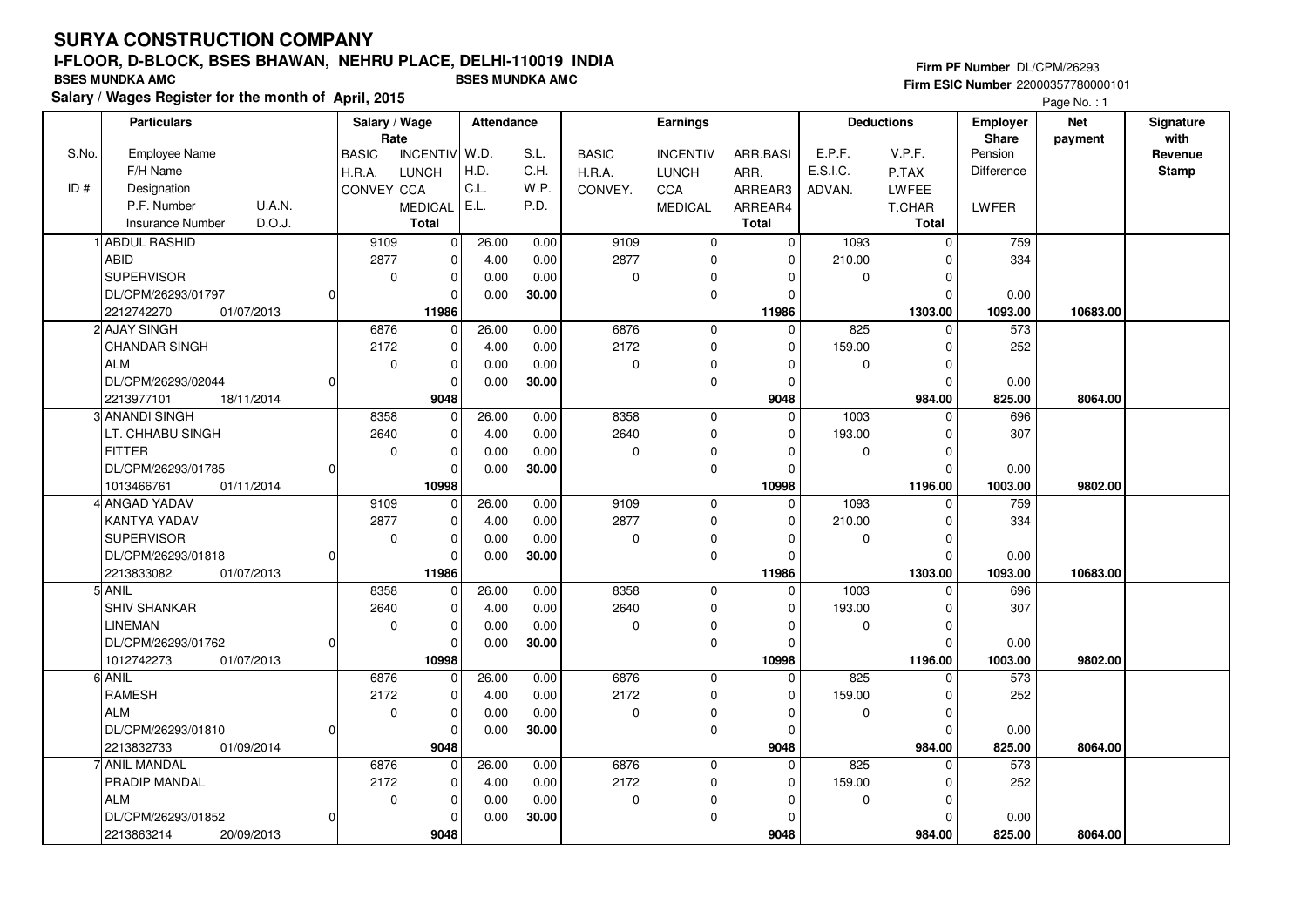#### **Firm PF Number** DL/CPM/26293 **Firm ESIC Number** 22000357780000101

|       | <b>Particulars</b>                | Salary / Wage<br>Rate |                 | Attendance |       |              | <b>Earnings</b> |                |                  | <b>Deductions</b> | <b>Employer</b><br>Share | <b>Net</b> | Signature<br>with |
|-------|-----------------------------------|-----------------------|-----------------|------------|-------|--------------|-----------------|----------------|------------------|-------------------|--------------------------|------------|-------------------|
| S.No. | <b>Employee Name</b>              | <b>BASIC</b>          | <b>INCENTIV</b> | W.D.       | S.L.  | <b>BASIC</b> | <b>INCENTIV</b> | ARR.BASI       | E.P.F.           | V.P.F.            | Pension                  | payment    | Revenue           |
|       | F/H Name                          | H.R.A.                | <b>LUNCH</b>    | H.D.       | C.H.  | H.R.A.       | <b>LUNCH</b>    | ARR.           | E.S.I.C.         | P.TAX             | <b>Difference</b>        |            | <b>Stamp</b>      |
| ID#   | Designation                       | CONVEY CCA            |                 | C.L.       | W.P.  | CONVEY.      | CCA             | ARREAR3        | ADVAN.           | <b>LWFEE</b>      |                          |            |                   |
|       | P.F. Number<br><b>U.A.N.</b>      |                       | <b>MEDICAL</b>  | E.L.       | P.D.  |              | <b>MEDICAL</b>  | ARREAR4        |                  | <b>T.CHAR</b>     | LWFER                    |            |                   |
|       | D.O.J.<br><b>Insurance Number</b> |                       | <b>Total</b>    |            |       |              |                 | <b>Total</b>   |                  | Total             |                          |            |                   |
|       | <b>8 ARJUN PARSAD</b>             | 8358                  | $\mathbf 0$     | 26.00      | 0.00  | 8358         | 0               | $\overline{0}$ | $\frac{1003}{2}$ | $\mathbf 0$       | 696                      |            |                   |
|       | JHALLU PARSAD                     | 2640                  | 0               | 4.00       | 0.00  | 2640         | 0               | $\mathbf 0$    | 193.00           | $\Omega$          | 307                      |            |                   |
|       | <b>LINEMAN</b>                    | $\mathbf 0$           | $\mathbf 0$     | 0.00       | 0.00  | 0            | $\mathbf 0$     | $\Omega$       | 0                | $\Omega$          |                          |            |                   |
|       | DL/CPM/26293/01798                |                       | $\Omega$        | 0.00       | 30.00 |              | $\mathbf 0$     | $\Omega$       |                  | $\Omega$          | 0.00                     |            |                   |
|       | 2212742275<br>01/07/2013          |                       | 10998           |            |       |              |                 | 10998          |                  | 1196.00           | 1003.00                  | 9802.00    |                   |
|       | 9 ASHOK KUMAR                     | 6876                  | $\mathbf 0$     | 26.00      | 0.00  | 6876         | $\mathbf 0$     | $\Omega$       | 825              | $\mathbf 0$       | 573                      |            |                   |
|       | <b>MAHABIR SINGH</b>              | 2172                  | $\mathbf 0$     | 4.00       | 0.00  | 2172         | $\mathbf 0$     | $\mathbf 0$    | 159.00           | $\Omega$          | 252                      |            |                   |
|       | <b>ALM</b>                        | 0                     | $\mathbf 0$     | 0.00       | 0.00  | 0            | $\mathbf 0$     | $\Omega$       | 0                | $\Omega$          |                          |            |                   |
|       | DL/CPM/26293/01807                |                       | $\Omega$        | 0.00       | 30.00 |              | $\pmb{0}$       | $\mathbf 0$    |                  | $\Omega$          | 0.00                     |            |                   |
|       | 2213832591<br>01/07/2013          |                       | 9048            |            |       |              |                 | 9048           |                  | 984.00            | 825.00                   | 8064.00    |                   |
|       | 10 ASHOK PASWAN                   | 8358                  | 0               | 26.00      | 0.00  | 8358         | 0               | 0              | 1003             | $\mathbf 0$       | 696                      |            |                   |
|       | <b>RIJAN PASWAN</b>               | 2640                  | $\Omega$        | 4.00       | 0.00  | 2640         | $\mathbf 0$     | $\Omega$       | 193.00           | $\Omega$          | 307                      |            |                   |
|       | <b>LINEMAN</b>                    | $\mathbf 0$           | $\mathbf 0$     | 0.00       | 0.00  | 0            | $\mathbf 0$     | $\Omega$       | 0                | $\Omega$          |                          |            |                   |
|       | DL/CPM/26293/01763                |                       | $\mathbf 0$     | 0.00       | 30.00 |              | $\mathbf 0$     | $\mathbf 0$    |                  | $\Omega$          | 0.00                     |            |                   |
|       | 1012742276<br>01/07/2013          |                       | 10998           |            |       |              |                 | 10998          |                  | 1196.00           | 1003.00                  | 9802.00    |                   |
|       | 11 BABLU                          | 6876                  | $\Omega$        | 26.00      | 0.00  | 6876         | $\mathbf 0$     | $\Omega$       | 825              | $\Omega$          | 573                      |            |                   |
|       | <b>SAURAJ SINGH</b>               | 2172                  | $\mathbf 0$     | 4.00       | 0.00  | 2172         | $\mathbf 0$     | $\Omega$       | 159.00           | $\mathbf 0$       | 252                      |            |                   |
|       | <b>ALM</b>                        | 0                     | $\mathbf 0$     | 0.00       | 0.00  | 0            | $\pmb{0}$       | $\Omega$       | 0                | $\Omega$          |                          |            |                   |
|       | DL/CPM/26293/01803                |                       | $\mathbf 0$     | 0.00       | 30.00 |              | $\mathbf 0$     | $\Omega$       |                  | $\Omega$          | 0.00                     |            |                   |
|       | 2213832575<br>01/07/2013          |                       | 9048            |            |       |              |                 | 9048           |                  | 984.00            | 825.00                   | 8064.00    |                   |
|       | 12 BABU LAL                       | 6876                  | 0               | 0.00       | 0.00  | 0            | $\mathbf 0$     | $\Omega$       | 0                | $\Omega$          | $\mathbf 0$              |            |                   |
|       | <b>KHYALI RAM</b>                 | 2172                  | $\mathbf 0$     | 0.00       | 0.00  | $\mathbf 0$  | $\mathbf{0}$    | O              | $0.00\,$         | $\Omega$          | $\Omega$                 |            |                   |
|       | <b>ALM</b>                        | $\mathbf 0$           | $\mathbf 0$     | 0.00       | 30.00 | 0            | $\mathbf 0$     | $\Omega$       | 0                | $\mathbf 0$       |                          |            |                   |
|       |                                   |                       | $\Omega$        | 0.00       | 0.00  |              | $\mathbf 0$     | $\Omega$       |                  | $\Omega$          | 0.00                     |            |                   |
|       | 2213833084<br>01/07/2013          |                       | 9048            |            |       |              |                 | 0              |                  | 0.00              | 0.00                     | 0.00       |                   |
|       | 13 BALMAKUND                      | 8358                  | $\Omega$        | 26.00      | 0.00  | 8358         | $\mathbf 0$     | $\Omega$       | 1003             | $\Omega$          | 696                      |            |                   |
|       | <b>MAHESHWER SINGH</b>            | 2640                  | $\mathbf 0$     | 4.00       | 0.00  | 2640         | $\mathbf 0$     | $\Omega$       | 193.00           | $\Omega$          | 307                      |            |                   |
|       | LINEMAN                           | $\mathbf 0$           | $\mathbf 0$     | 0.00       | 0.00  | 0            | 0               | 0              | 0                | $\Omega$          |                          |            |                   |
|       | DL/CPM/26293/01836                |                       | $\Omega$        | 0.00       | 30.00 |              | $\pmb{0}$       | $\Omega$       |                  | $\Omega$          | 0.00                     |            |                   |
|       | 1012742277<br>01/07/2013          |                       | 10998           |            |       |              |                 | 10998          |                  | 1196.00           | 1003.00                  | 9802.00    |                   |
|       | 14 BHERO                          | 6876                  | $\Omega$        | 26.00      | 0.00  | 6876         | $\mathbf 0$     | $\mathbf 0$    | 825              | $\mathbf 0$       | 573                      |            |                   |
|       | NARAYAN                           | 2172                  | $\pmb{0}$       | 4.00       | 0.00  | 2172         | $\pmb{0}$       | $\Omega$       | 159.00           | $\Omega$          | 252                      |            |                   |
|       | <b>ALM</b>                        | 0                     | $\mathbf 0$     | 0.00       | 0.00  | 0            | $\mathbf 0$     | $\Omega$       | 0                | $\Omega$          |                          |            |                   |
|       | DL/CPM/26293/01787                |                       | $\Omega$        | 0.00       | 30.00 |              | $\mathbf 0$     | $\mathbf 0$    |                  | $\Omega$          | 0.00                     |            |                   |
|       | 1013500536<br>01/07/2013          |                       | 9048            |            |       |              |                 | 9048           |                  | 984.00            | 825.00                   | 8064.00    |                   |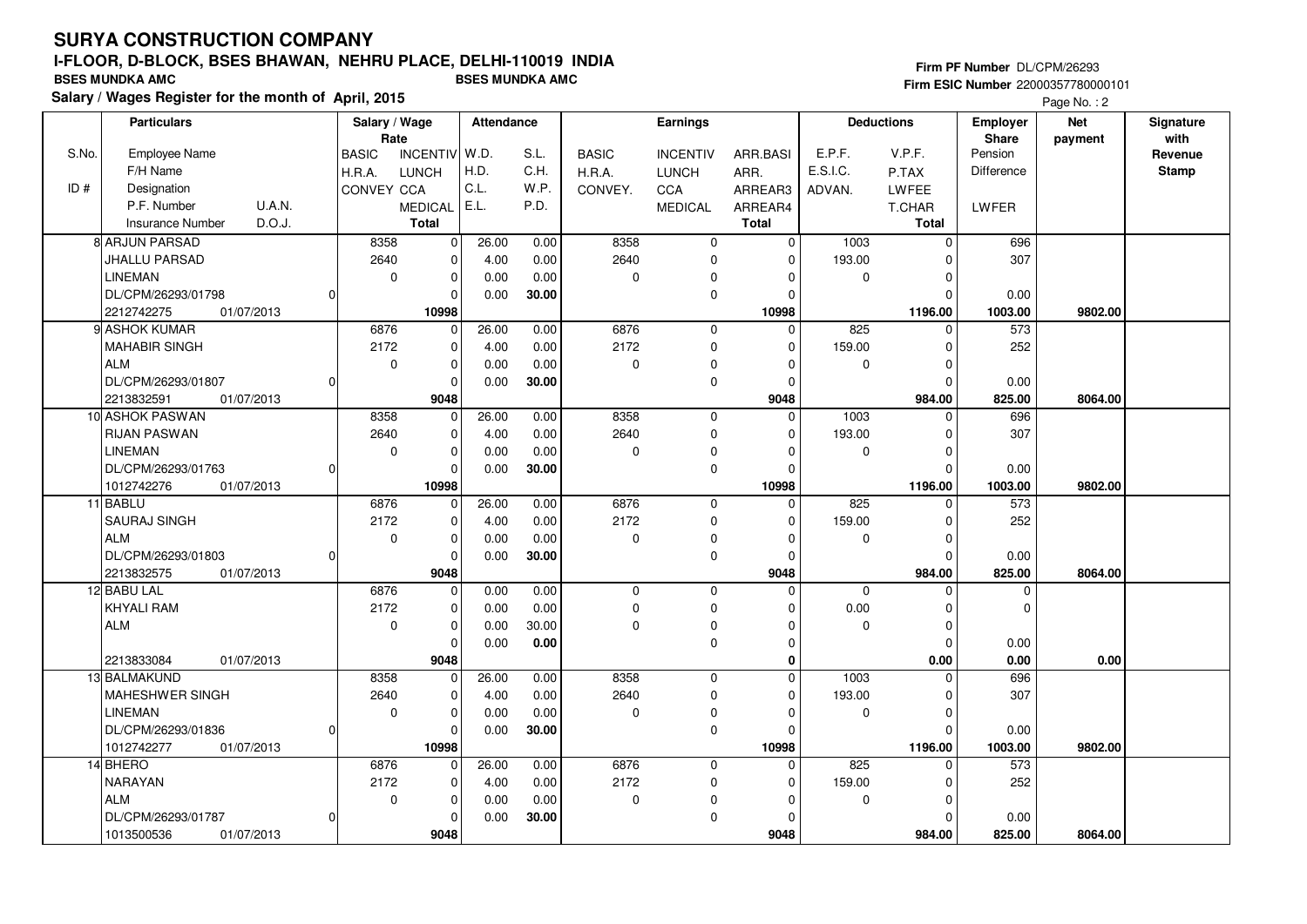#### **Firm PF Number** DL/CPM/26293 **Firm ESIC Number** 22000357780000101

|       | <b>Particulars</b>                |          | Salary / Wage<br>Rate |                 | Attendance |       |              | <b>Earnings</b> |              |          | <b>Deductions</b> | <b>Employer</b><br><b>Share</b> | <b>Net</b><br>payment | Signature<br>with |
|-------|-----------------------------------|----------|-----------------------|-----------------|------------|-------|--------------|-----------------|--------------|----------|-------------------|---------------------------------|-----------------------|-------------------|
| S.No. | Employee Name                     |          | <b>BASIC</b>          | <b>INCENTIV</b> | W.D.       | S.L.  | <b>BASIC</b> | <b>INCENTIV</b> | ARR.BASI     | E.P.F.   | V.P.F.            | Pension                         |                       | Revenue           |
|       | F/H Name                          |          | H.R.A.                | <b>LUNCH</b>    | H.D.       | C.H.  | H.R.A.       | <b>LUNCH</b>    | ARR.         | E.S.I.C. | P.TAX             | Difference                      |                       | <b>Stamp</b>      |
| ID#   | Designation                       |          | CONVEY CCA            |                 | C.L.       | W.P.  | CONVEY.      | CCA             | ARREAR3      | ADVAN.   | LWFEE             |                                 |                       |                   |
|       | U.A.N.<br>P.F. Number             |          |                       | <b>MEDICAL</b>  | E.L.       | P.D.  |              | <b>MEDICAL</b>  | ARREAR4      |          | <b>T.CHAR</b>     | <b>LWFER</b>                    |                       |                   |
|       | D.O.J.<br><b>Insurance Number</b> |          |                       | <b>Total</b>    |            |       |              |                 | <b>Total</b> |          | Total             |                                 |                       |                   |
|       | 15 BHUPENDER                      |          | 6876                  | 0               | 26.00      | 0.00  | 6876         | $\mathbf 0$     | $\mathbf 0$  | 825      | $\mathbf 0$       | 573                             |                       |                   |
|       | <b>OM PARKASH</b>                 |          | 2172                  | 0               | 4.00       | 0.00  | 2172         | $\mathbf 0$     | $\Omega$     | 159.00   | $\Omega$          | 252                             |                       |                   |
|       | ALM                               |          | $\mathbf 0$           | 0               | 0.00       | 0.00  | 0            | $\mathbf 0$     | $\mathbf 0$  | 0        | $\mathbf 0$       |                                 |                       |                   |
|       | DL/CPM/26293/01839                | $\Omega$ |                       | 0               | 0.00       | 30.00 |              | $\pmb{0}$       | $\Omega$     |          | $\Omega$          | 0.00                            |                       |                   |
|       | 01/07/2013<br>2213834568          |          |                       | 9048            |            |       |              |                 | 9048         |          | 984.00            | 825.00                          | 8064.00               |                   |
|       | 16 BIJENDER                       |          | 6876                  | $\mathbf 0$     | 26.00      | 0.00  | 6876         | 0               | $\Omega$     | 825      | 0                 | 573                             |                       |                   |
|       | <b>EIDAL SINGH</b>                |          | 2172                  | $\mathbf 0$     | 4.00       | 0.00  | 2172         | $\pmb{0}$       | $\Omega$     | 159.00   | $\mathbf 0$       | 252                             |                       |                   |
|       | <b>ALM</b>                        |          | $\mathbf 0$           | 0               | 0.00       | 0.00  | 0            | $\mathbf 0$     | $\Omega$     | 0        | $\mathbf 0$       |                                 |                       |                   |
|       | DL/CPM/26293/01811                | 0        |                       | $\mathbf 0$     | 0.00       | 30.00 |              | $\pmb{0}$       | 0            |          | $\mathbf 0$       | 0.00                            |                       |                   |
|       | 2213832734<br>01/07/2013          |          |                       | 9048            |            |       |              |                 | 9048         |          | 984.00            | 825.00                          | 8064.00               |                   |
|       | 17 BIRENDRA MANDAL                |          | 6876                  | $\mathbf 0$     | 26.00      | 0.00  | 6876         | $\mathbf 0$     | $\mathbf 0$  | 825      | $\mathbf 0$       | 573                             |                       |                   |
|       | <b>DASHARATH MANDAL</b>           |          | 2172                  | 0               | 4.00       | 0.00  | 2172         | $\mathbf 0$     | 0            | 159.00   | $\mathbf 0$       | 252                             |                       |                   |
|       | <b>ALM</b>                        |          | $\mathbf 0$           | 0               | 0.00       | 0.00  | 0            | $\mathbf 0$     | $\Omega$     | 0        | $\mathbf 0$       |                                 |                       |                   |
|       | DL/CPM/26293/01853                | 0        |                       | $\mathbf 0$     | 0.00       | 30.00 |              | $\mathbf 0$     | $\Omega$     |          | $\Omega$          | 0.00                            |                       |                   |
|       | 2213863216<br>20/09/2013          |          |                       | 9048            |            |       |              |                 | 9048         |          | 984.00            | 825.00                          | 8064.00               |                   |
|       | 18 BRIJESH GUPTA                  |          | 8358                  | $\mathbf 0$     | 26.00      | 0.00  | 8358         | $\mathbf 0$     | $\Omega$     | 1003     | $\Omega$          | 696                             |                       |                   |
|       | PHOOL CHAND GUPTA                 |          | 2640                  | 0               | 4.00       | 0.00  | 2640         | $\mathbf 0$     | $\Omega$     | 193.00   | $\Omega$          | 307                             |                       |                   |
|       | <b>LINEMAN</b>                    |          | $\mathbf 0$           | 0               | 0.00       | 0.00  | 0            | $\pmb{0}$       | $\Omega$     | 0        | $\mathbf 0$       |                                 |                       |                   |
|       | DL/CPM/26293/02043                | 0l       |                       | $\mathbf 0$     | 0.00       | 30.00 |              | $\mathbf 0$     | $\Omega$     |          | $\Omega$          | 0.00                            |                       |                   |
|       | 2213977095<br>18/11/2014          |          |                       | 10998           |            |       |              |                 | 10998        |          | 1196.00           | 1003.00                         | 9802.00               |                   |
|       | 19 CHANDRASHEKHAR KU. SEN         |          | 6876                  | 0               | 26.00      | 0.00  | 6876         | $\mathbf 0$     | $\mathbf 0$  | 825      | $\Omega$          | 573                             |                       |                   |
|       | <b>AGAMLAL SEN</b>                |          | 2172                  | $\mathbf 0$     | 4.00       | 0.00  | 2172         | $\mathbf 0$     | $\Omega$     | 159.00   | $\mathbf 0$       | 252                             |                       |                   |
|       | <b>ALM</b>                        |          | $\mathbf 0$           | 0               | 0.00       | 0.00  | 0            | $\mathbf 0$     | 0            | 0        | $\mathbf 0$       |                                 |                       |                   |
|       | DL/CPM/26293/01817                | 0l       |                       | 0               | 0.00       | 30.00 |              | $\pmb{0}$       | $\Omega$     |          | $\Omega$          | 0.00                            |                       |                   |
|       | 2213833080<br>01/07/2013          |          |                       | 9048            |            |       |              |                 | 9048         |          | 984.00            | 825.00                          | 8064.00               |                   |
|       | 20 CHHOTU KUMAR                   |          | 8358                  | $\mathbf 0$     | 26.00      | 0.00  | 8358         | $\mathbf 0$     | $\Omega$     | 1003     | $\Omega$          | 696                             |                       |                   |
|       | <b>GARBHI PRASAD SINGH</b>        |          | 2640                  | 0               | 4.00       | 0.00  | 2640         | $\mathbf 0$     | $\Omega$     | 193.00   | $\Omega$          | 307                             |                       |                   |
|       | <b>LINEMAN</b>                    |          | $\mathbf 0$           | 0               | 0.00       | 0.00  | 0            | $\mathbf 0$     | $\Omega$     | 0        | $\Omega$          |                                 |                       |                   |
|       | DL/CPM/26293/01765                | 0l       |                       | 0               | 0.00       | 30.00 |              | $\mathbf 0$     | $\mathbf 0$  |          | $\Omega$          | 0.00                            |                       |                   |
|       | 1012742281<br>01/07/2013          |          |                       | 10998           |            |       |              |                 | 10998        |          | 1196.00           | 1003.00                         | 9802.00               |                   |
|       | 21 DEEPAK KUMAR                   |          | 8358                  | 0               | 26.00      | 0.00  | 8358         | $\mathbf 0$     | 0            | 1003     | $\Omega$          | 696                             |                       |                   |
|       | <b>RAM NIWASH</b>                 |          | 2640                  | 0               | 4.00       | 0.00  | 2640         | 0               | $\mathbf 0$  | 193.00   | $\Omega$          | 307                             |                       |                   |
|       | <b>LINEMAN</b>                    |          | $\mathbf 0$           | 0               | 0.00       | 0.00  | 0            | $\mathbf 0$     | 0            | 0        | 0                 |                                 |                       |                   |
|       | DL/CPM/26293/01794                | $\Omega$ |                       | $\mathbf 0$     | 0.00       | 30.00 |              | $\mathbf 0$     | $\Omega$     |          | $\Omega$          | 0.00                            |                       |                   |
|       | 1113957143<br>01/07/2013          |          |                       | 10998           |            |       |              |                 | 10998        |          | 1196.00           | 1003.00                         | 9802.00               |                   |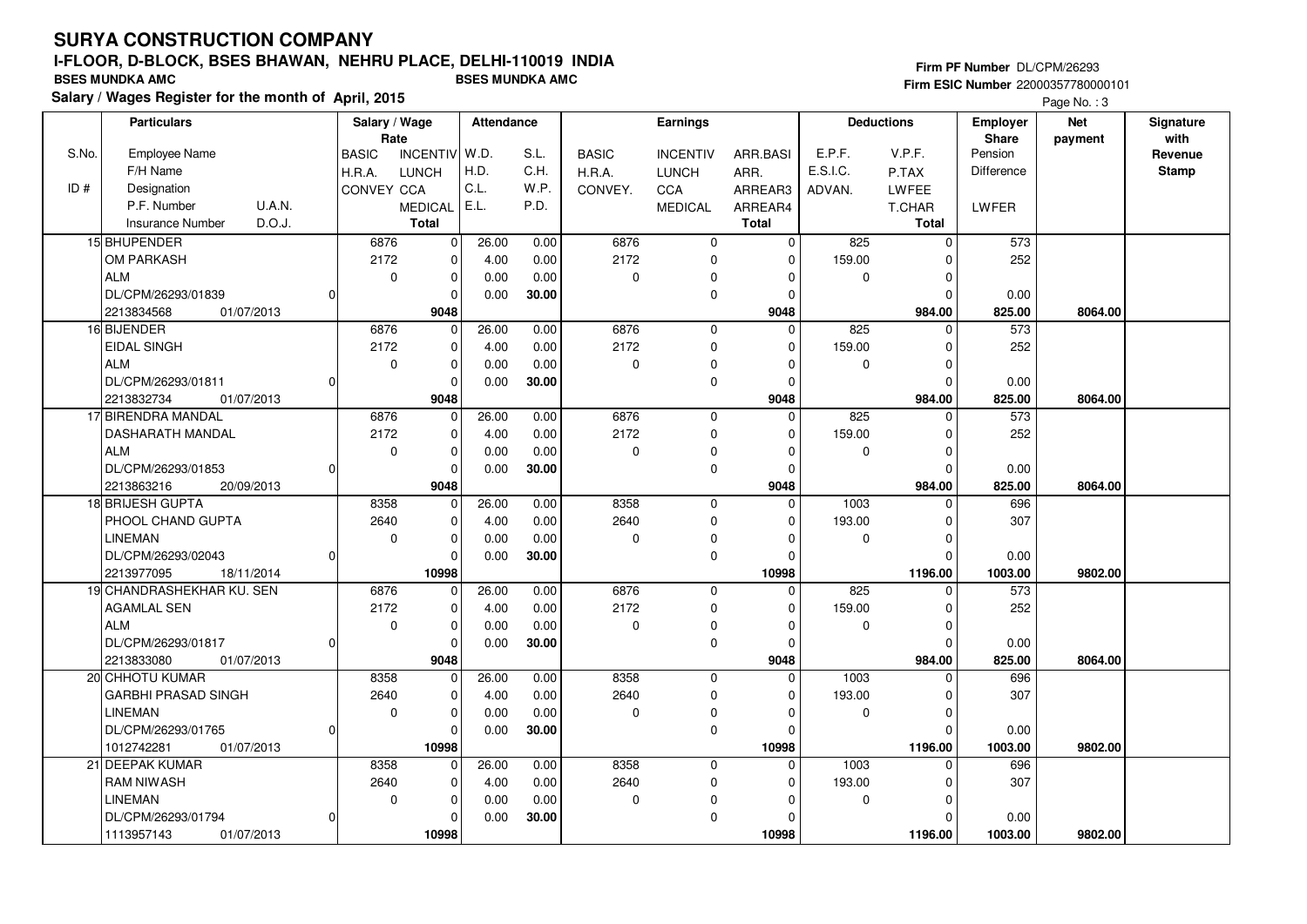#### **Firm PF Number** DL/CPM/26293 **Firm ESIC Number** 22000357780000101

|       | <b>Particulars</b>                |          | Salary / Wage<br>Rate |                 | Attendance |       |              | Earnings        |              |          | <b>Deductions</b> | <b>Employer</b><br><b>Share</b> | <b>Net</b> | Signature<br>with |
|-------|-----------------------------------|----------|-----------------------|-----------------|------------|-------|--------------|-----------------|--------------|----------|-------------------|---------------------------------|------------|-------------------|
| S.No. | Employee Name                     |          | <b>BASIC</b>          | <b>INCENTIV</b> | W.D.       | S.L.  | <b>BASIC</b> | <b>INCENTIV</b> | ARR.BASI     | E.P.F.   | V.P.F.            | Pension                         | payment    | Revenue           |
|       | F/H Name                          |          | H.R.A.                | <b>LUNCH</b>    | H.D.       | C.H.  | H.R.A.       | <b>LUNCH</b>    | ARR.         | E.S.I.C. | P.TAX             | <b>Difference</b>               |            | <b>Stamp</b>      |
| ID#   | Designation                       |          | CONVEY CCA            |                 | C.L.       | W.P.  | CONVEY.      | CCA             | ARREAR3      | ADVAN.   | LWFEE             |                                 |            |                   |
|       | P.F. Number<br>U.A.N.             |          |                       | <b>MEDICAL</b>  | E.L.       | P.D.  |              | <b>MEDICAL</b>  | ARREAR4      |          | T.CHAR            | LWFER                           |            |                   |
|       | D.O.J.<br><b>Insurance Number</b> |          |                       | Total           |            |       |              |                 | <b>Total</b> |          | <b>Total</b>      |                                 |            |                   |
|       | 22 DINKAR KUMAR SEN               |          | 8358                  | 0               | 26.00      | 0.00  | 8358         | 0               | 0            | 1003     | $\mathbf 0$       | 696                             |            |                   |
|       | AGAMLAL SEN                       |          | 2640                  | $\pmb{0}$       | 4.00       | 0.00  | 2640         | $\mathbf 0$     | 0            | 193.00   | 0                 | 307                             |            |                   |
|       | <b>LINEMAN</b>                    |          | $\mathbf 0$           | 0               | 0.00       | 0.00  | 0            | $\pmb{0}$       | $\Omega$     | 0        | $\mathbf 0$       |                                 |            |                   |
|       | DL/CPM/26293/01760                | ŋ        |                       | $\Omega$        | 0.00       | 30.00 |              | $\mathbf 0$     | $\Omega$     |          | $\mathbf 0$       | 0.00                            |            |                   |
|       | 1010079092<br>01/07/2013          |          |                       | 10998           |            |       |              |                 | 10998        |          | 1196.00           | 1003.00                         | 9802.00    |                   |
|       | 23 GAUTAM KUMAR                   |          | 8358                  | $\mathbf 0$     | 26.00      | 0.00  | 8358         | $\mathbf 0$     | $\Omega$     | 1003     | $\mathbf 0$       | 696                             |            |                   |
|       | SRIDHAR SINGH                     |          | 2640                  | $\pmb{0}$       | 4.00       | 0.00  | 2640         | $\mathbf 0$     | $\Omega$     | 193.00   | $\mathbf 0$       | 307                             |            |                   |
|       | LINEMAN                           |          | $\mathbf 0$           | $\mathbf 0$     | 0.00       | 0.00  | 0            | 0               | $\Omega$     | 0        | $\Omega$          |                                 |            |                   |
|       | DL/CPM/26293/01813                | $\Omega$ |                       | $\Omega$        | 0.00       | 30.00 |              | $\pmb{0}$       | $\Omega$     |          | $\Omega$          | 0.00                            |            |                   |
|       | 2213832745<br>01/07/2013          |          |                       | 10998           |            |       |              |                 | 10998        |          | 1196.00           | 1003.00                         | 9802.00    |                   |
|       | 24 GOVIND                         |          | 8358                  | $\mathbf 0$     | 26.00      | 0.00  | 8358         | $\mathbf 0$     | 0            | 1003     | 0                 | 696                             |            |                   |
|       | <b>DILIP SINGH</b>                |          | 2640                  | 0               | 4.00       | 0.00  | 2640         | 0               | $\Omega$     | 193.00   | $\Omega$          | 307                             |            |                   |
|       | <b>LINEMAN</b>                    |          | $\mathbf 0$           | $\mathbf 0$     | 0.00       | 0.00  | 0            | 0               | $\Omega$     | 0        | $\mathbf 0$       |                                 |            |                   |
|       | DL/CPM/26293/01808                | 0        |                       | $\Omega$        | 0.00       | 30.00 |              | $\mathbf 0$     | $\Omega$     |          | $\Omega$          | 0.00                            |            |                   |
|       | 2213832598<br>01/07/2013          |          |                       | 10998           |            |       |              |                 | 10998        |          | 1196.00           | 1003.00                         | 9802.00    |                   |
|       | 25 GUDDU SINGH                    |          | 8358                  | $\Omega$        | 26.00      | 0.00  | 8358         | $\mathbf 0$     | $\Omega$     | 1003     | $\Omega$          | 696                             |            |                   |
|       | <b>SAURAJ SINGH</b>               |          | 2640                  | 0               | 4.00       | 0.00  | 2640         | $\mathbf 0$     | $\Omega$     | 193.00   | $\mathbf 0$       | 307                             |            |                   |
|       | <b>LINEMAN</b>                    |          | $\mathbf 0$           | $\mathbf 0$     | 0.00       | 0.00  | $\mathbf 0$  | 0               | 0            | 0        | $\Omega$          |                                 |            |                   |
|       | DL/CPM/26293/01832                | $\Omega$ |                       | $\mathbf 0$     | 0.00       | 30.00 |              | $\mathbf 0$     | $\Omega$     |          | $\Omega$          | 0.00                            |            |                   |
|       | 1012742408<br>01/07/2013          |          |                       | 10998           |            |       |              |                 | 10998        |          | 1196.00           | 1003.00                         | 9802.00    |                   |
|       | $26$ HIRA                         |          | 8358                  | 0               | 26.00      | 0.00  | 8358         | $\mathbf 0$     | 0            | 1003     | $\Omega$          | 696                             |            |                   |
|       | <b>CHHABU SINGH</b>               |          | 2640                  | $\mathbf 0$     | 4.00       | 0.00  | 2640         | $\mathbf 0$     | $\Omega$     | 193.00   | $\Omega$          | 307                             |            |                   |
|       | <b>LINEMAN</b>                    |          | $\mathbf 0$           | $\mathbf 0$     | 0.00       | 0.00  | 0            | 0               | $\Omega$     | 0        | $\mathbf 0$       |                                 |            |                   |
|       | DL/CPM/26293/01784                | $\Omega$ |                       | $\mathbf 0$     | 0.00       | 30.00 |              | $\pmb{0}$       | $\Omega$     |          | $\Omega$          | 0.00                            |            |                   |
|       | 01/07/2013<br>1013034860          |          |                       | 10998           |            |       |              |                 | 10998        |          | 1196.00           | 1003.00                         | 9802.00    |                   |
|       | 27 JASWANT                        |          | 6876                  | 0               | 26.00      | 0.00  | 6876         | $\mathbf 0$     | 0            | 825      | $\Omega$          | 573                             |            |                   |
|       | <b>BALWANT</b>                    |          | 2172                  | 0               | 4.00       | 0.00  | 2172         | $\mathbf 0$     | $\Omega$     | 159.00   | $\Omega$          | 252                             |            |                   |
|       | <b>ALM</b>                        |          | $\mathbf 0$           | $\pmb{0}$       | 0.00       | 0.00  | 0            | 0               | 0            | 0        | 0                 |                                 |            |                   |
|       | DL/CPM/26293/01824                | $\Omega$ |                       | $\Omega$        | 0.00       | 30.00 |              | $\pmb{0}$       | $\Omega$     |          | $\Omega$          | 0.00                            |            |                   |
|       | 2213833549<br>01/07/2013          |          |                       | 9048            |            |       |              |                 | 9048         |          | 984.00            | 825.00                          | 8064.00    |                   |
|       | 28 JITENDRA PRASAD GUPTA          |          | 6876                  | $\Omega$        | 26.00      | 0.00  | 6876         | $\mathbf 0$     | 0            | 825      | 0                 | 573                             |            |                   |
|       | PUNIT LAL PRASAD                  |          | 2172                  | $\pmb{0}$       | 4.00       | 0.00  | 2172         | $\pmb{0}$       | $\Omega$     | 159.00   | 0                 | 252                             |            |                   |
|       | <b>ALM</b>                        |          | $\pmb{0}$             | $\mathbf 0$     | 0.00       | 0.00  | 0            | 0               | 0            | 0        | $\mathbf 0$       |                                 |            |                   |
|       | DL/CPM/26293/01846                | $\Omega$ |                       | $\mathbf 0$     | 0.00       | 30.00 |              | $\mathbf 0$     | $\Omega$     |          | $\Omega$          | 0.00                            |            |                   |
|       | 2213857489<br>02/09/2013          |          |                       | 9048            |            |       |              |                 | 9048         |          | 984.00            | 825.00                          | 8064.00    |                   |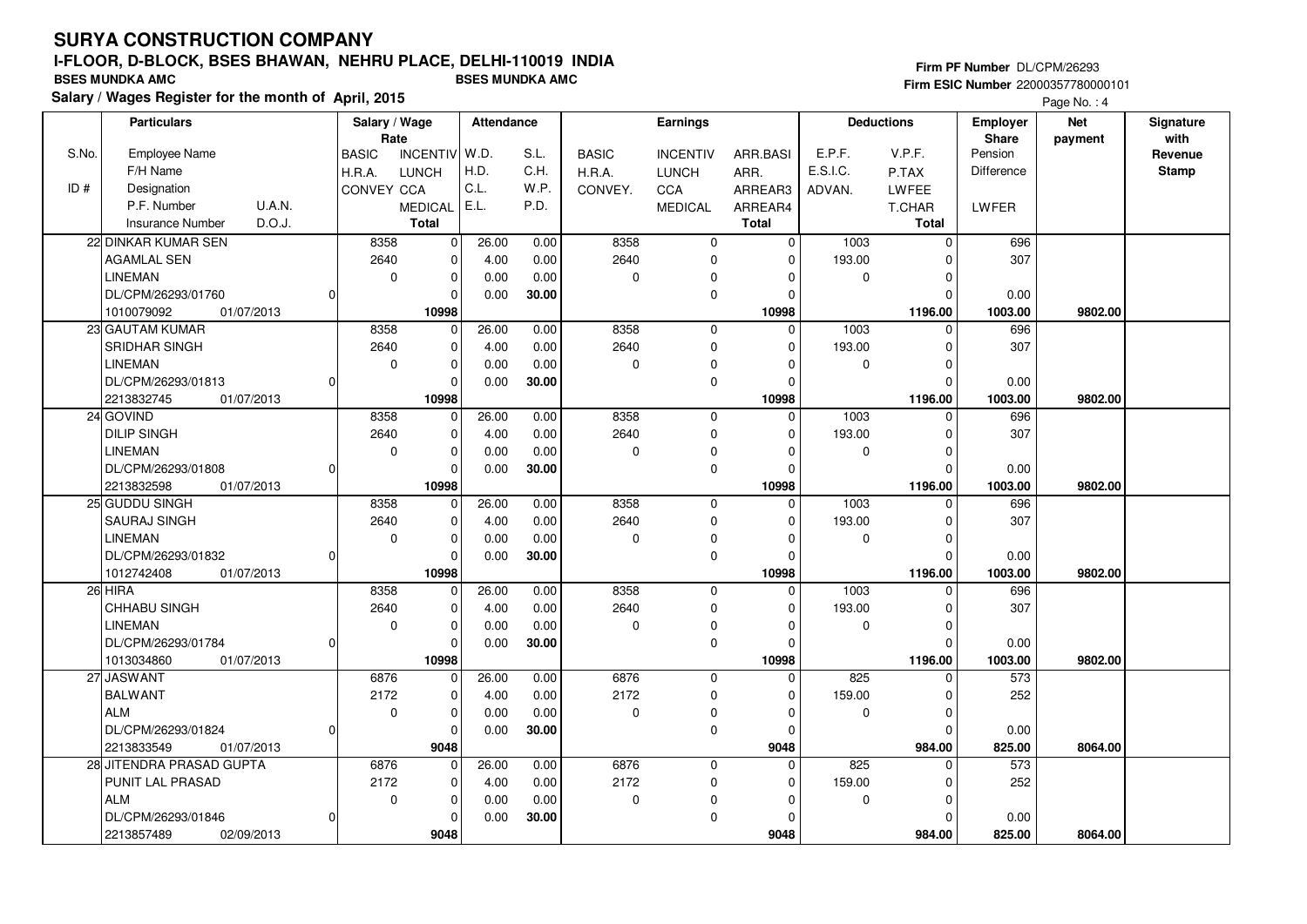#### **Firm PF Number** DL/CPM/26293 **Firm ESIC Number** 22000357780000101

|       | <b>Particulars</b>                |          | Salary / Wage<br>Rate |                 | <b>Attendance</b> |       |              | <b>Earnings</b> |              |             | <b>Deductions</b> | <b>Employer</b><br><b>Share</b> | <b>Net</b> | Signature<br>with |
|-------|-----------------------------------|----------|-----------------------|-----------------|-------------------|-------|--------------|-----------------|--------------|-------------|-------------------|---------------------------------|------------|-------------------|
| S.No. | Employee Name                     |          | <b>BASIC</b>          | <b>INCENTIV</b> | W.D.              | S.L.  | <b>BASIC</b> | <b>INCENTIV</b> | ARR.BASI     | E.P.F.      | V.P.F.            | Pension                         | payment    | Revenue           |
|       | F/H Name                          |          | H.R.A.                | <b>LUNCH</b>    | H.D.              | C.H.  | H.R.A.       | <b>LUNCH</b>    | ARR.         | E.S.I.C.    | P.TAX             | <b>Difference</b>               |            | <b>Stamp</b>      |
| ID#   | Designation                       |          | CONVEY CCA            |                 | C.L.              | W.P.  | CONVEY.      | CCA             | ARREAR3      | ADVAN.      | LWFEE             |                                 |            |                   |
|       | P.F. Number<br><b>U.A.N.</b>      |          |                       | <b>MEDICAL</b>  | E.L.              | P.D.  |              | <b>MEDICAL</b>  | ARREAR4      |             | T.CHAR            | LWFER                           |            |                   |
|       | D.O.J.<br><b>Insurance Number</b> |          |                       | <b>Total</b>    |                   |       |              |                 | <b>Total</b> |             | <b>Total</b>      |                                 |            |                   |
|       | 29 KAILASH SHARMA                 |          | 6876                  | 0               | 26.00             | 0.00  | 6876         | 0               | $\mathbf 0$  | 825         | $\mathbf 0$       | 573                             |            |                   |
|       | <b>KISHAN SHARMA</b>              |          | 2172                  | $\mathbf 0$     | 4.00              | 0.00  | 2172         | $\mathbf 0$     | $\Omega$     | 159.00      | $\mathbf 0$       | 252                             |            |                   |
|       | <b>ALM</b>                        |          | $\mathbf 0$           | 0               | 0.00              | 0.00  | $\pmb{0}$    | $\Omega$        | $\Omega$     | $\mathbf 0$ | $\mathbf 0$       |                                 |            |                   |
|       | DL/CPM/26293/01833                | $\Omega$ |                       | 0               | 0.00              | 30.00 |              | $\mathbf 0$     | $\Omega$     |             | $\mathbf 0$       | 0.00                            |            |                   |
|       | 1013466763<br>01/07/2013          |          |                       | 9048            |                   |       |              |                 | 9048         |             | 984.00            | 825.00                          | 8064.00    |                   |
|       | 30 KAILASH SINGH                  |          | 8358                  | $\mathbf 0$     | 26.00             | 0.00  | 8358         | 0               | $\Omega$     | 1003        | $\mathbf 0$       | 696                             |            |                   |
|       | SIKENDER SINGH                    |          | 2640                  | $\mathbf 0$     | 4.00              | 0.00  | 2640         | $\mathbf 0$     | $\Omega$     | 193.00      | 0                 | 307                             |            |                   |
|       | <b>LINEMAN</b>                    |          | 0                     | 0               | 0.00              | 0.00  | 0            | $\Omega$        | $\Omega$     | 0           | $\mathbf 0$       |                                 |            |                   |
|       | DL/CPM/26293/01779                | 0        |                       | $\mathbf 0$     | 0.00              | 30.00 |              | $\mathbf 0$     | $\Omega$     |             | $\Omega$          | 0.00                            |            |                   |
|       | 1012925370<br>01/07/2013          |          |                       | 10998           |                   |       |              |                 | 10998        |             | 1196.00           | 1003.00                         | 9802.00    |                   |
|       | 31 KANHAIYA KUMAR                 |          | 6876                  | $\mathbf{0}$    | 26.00             | 0.00  | 6876         | $\mathbf 0$     | $\Omega$     | 825         | $\mathbf 0$       | $\frac{1}{573}$                 |            |                   |
|       | <b>LAL CHAND</b>                  |          | 2172                  | 0               | 4.00              | 0.00  | 2172         | $\mathbf 0$     | $\Omega$     | 159.00      | $\mathbf 0$       | 252                             |            |                   |
|       | <b>ALM</b>                        |          | $\mathbf 0$           | 0               | 0.00              | 0.00  | 0            | 0               | $\Omega$     | 0           | $\mathbf 0$       |                                 |            |                   |
|       | DL/CPM/26293/01767                | $\Omega$ |                       | 0               | 0.00              | 30.00 |              | $\mathbf 0$     | $\Omega$     |             | $\Omega$          | 0.00                            |            |                   |
|       | 01/07/2013<br>1012742402          |          |                       | 9048            |                   |       |              |                 | 9048         |             | 984.00            | 825.00                          | 8064.00    |                   |
|       | 32 KANHAIYA KUMAR                 |          | 8358                  | 0               | 26.00             | 0.00  | 8358         | 0               | $\Omega$     | 1003        | $\mathbf 0$       | 696                             |            |                   |
|       | <b>KISHAN SINGH</b>               |          | 2640                  | $\mathbf{0}$    | 4.00              | 0.00  | 2640         | $\mathbf 0$     | $\Omega$     | 193.00      | $\Omega$          | 307                             |            |                   |
|       | <b>LINEMAN</b>                    |          | $\mathbf 0$           | $\mathbf 0$     | 0.00              | 0.00  | $\mathbf 0$  | 0               | $\Omega$     | $\Omega$    | $\mathbf 0$       |                                 |            |                   |
|       | DL/CPM/26293/01791                | $\Omega$ |                       | 0               | 0.00              | 30.00 |              | $\mathbf 0$     | $\Omega$     |             | $\mathbf 0$       | 0.00                            |            |                   |
|       | 1112779267<br>01/07/2013          |          |                       | 10998           |                   |       |              |                 | 10998        |             | 1196.00           | 1003.00                         | 9802.00    |                   |
|       | 33 KAPIL                          |          | 8358                  | $\mathbf 0$     | 26.00             | 0.00  | 8358         | $\mathbf 0$     | $\Omega$     | 1003        | $\Omega$          | 696                             |            |                   |
|       | CHHOTU PRASAD SINGH               |          | 2640                  | 0               | 4.00              | 0.00  | 2640         | $\mathbf 0$     | $\Omega$     | 193.00      | $\mathbf 0$       | 307                             |            |                   |
|       | <b>LINEMAN</b>                    |          | 0                     | 0               | 0.00              | 0.00  | 0            | $\Omega$        | $\Omega$     | 0           | $\mathbf 0$       |                                 |            |                   |
|       | DL/CPM/26293/01768                | 0l       |                       | $\overline{0}$  | 0.00              | 30.00 |              | $\mathbf 0$     | $\Omega$     |             | $\Omega$          | 0.00                            |            |                   |
|       | 1012742400<br>01/07/2013          |          |                       | 10998           |                   |       |              |                 | 10998        |             | 1196.00           | 1003.00                         | 9802.00    |                   |
|       | 34 KIRPAL SINGH                   |          | 8358                  | $\mathbf 0$     | 26.00             | 0.00  | 8358         | $\mathbf 0$     | $\mathbf 0$  | 1003        | $\mathbf 0$       | 696                             |            |                   |
|       | <b>MAHENDRA SINGH</b>             |          | 2640                  | $\mathbf 0$     | 4.00              | 0.00  | 2640         | $\mathbf 0$     | $\Omega$     | 193.00      | $\mathbf 0$       | 307                             |            |                   |
|       | <b>LINEMAN</b>                    |          | $\mathbf 0$           | $\mathbf 0$     | 0.00              | 0.00  | 0            | 0               | $\Omega$     | 0           | $\mathbf 0$       |                                 |            |                   |
|       | DL/CPM/26293/01835                | 0        |                       | 0               | 0.00              | 30.00 |              | $\mathbf 0$     | $\Omega$     |             | $\mathbf 0$       | 0.00                            |            |                   |
|       | 1013528814<br>01/07/2013          |          |                       | 10998           |                   |       |              |                 | 10998        |             | 1196.00           | 1003.00                         | 9802.00    |                   |
|       | 35 LAXMAN SINGH                   |          | 6876                  | $\overline{0}$  | 26.00             | 0.00  | 6876         | $\mathbf 0$     | $\Omega$     | 825         | $\mathbf 0$       | 573                             |            |                   |
|       | <b>DIPTI SINGH</b>                |          | 2172                  | $\mathbf 0$     | 4.00              | 0.00  | 2172         | 0               | 0            | 159.00      | 0                 | 252                             |            |                   |
|       | <b>ALM</b>                        |          | $\mathbf 0$           | $\mathbf 0$     | 0.00              | 0.00  | $\mathbf 0$  | $\Omega$        | $\Omega$     | 0           | $\mathbf 0$       |                                 |            |                   |
|       | DL/CPM/26293/01789                | $\Omega$ |                       | 0               | 0.00              | 30.00 |              | $\Omega$        | $\Omega$     |             | $\Omega$          | 0.00                            |            |                   |
|       | 01/07/2013<br>1013644118          |          |                       | 9048            |                   |       |              |                 | 9048         |             | 984.00            | 825.00                          | 8064.00    |                   |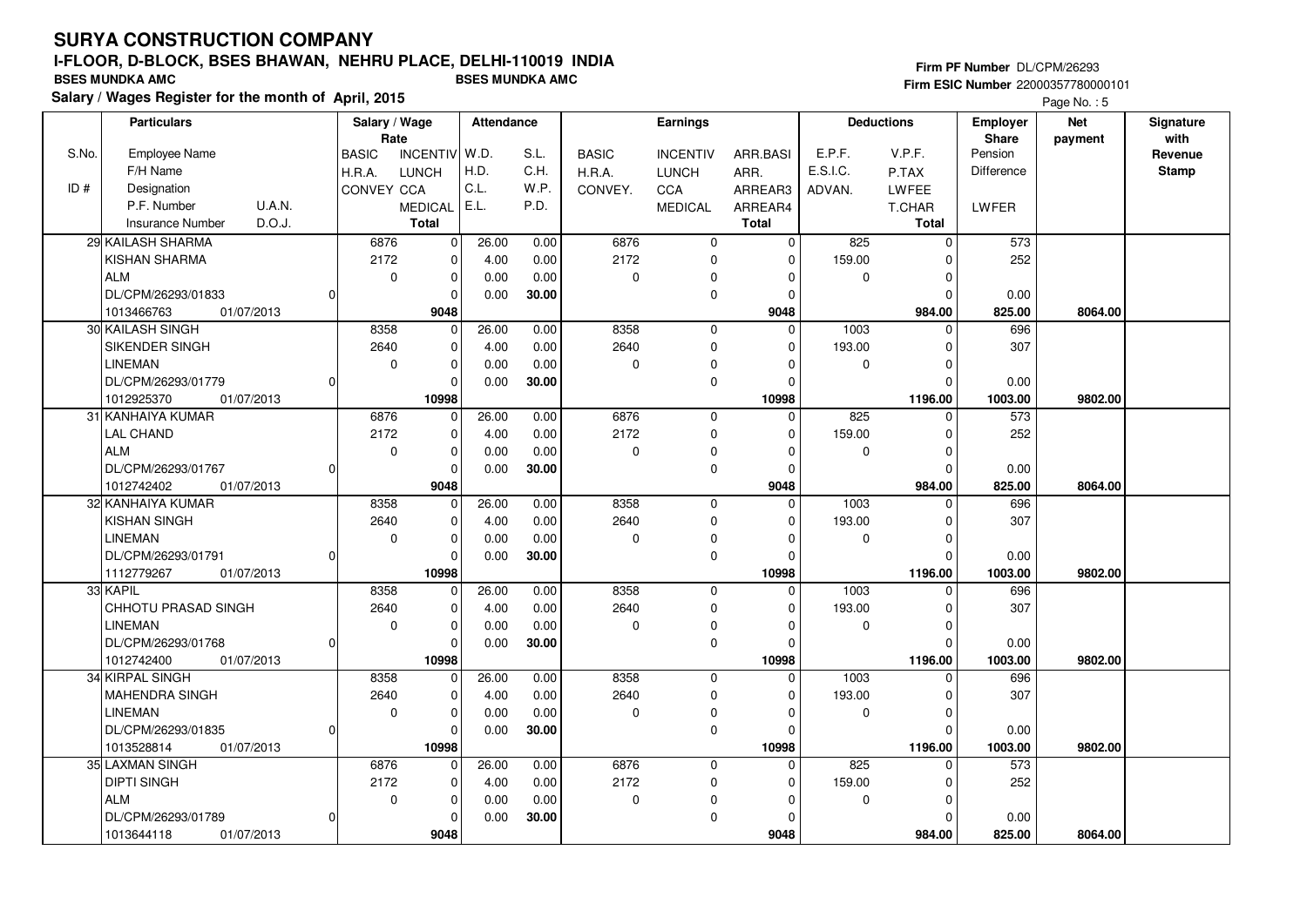#### **Firm PF Number** DL/CPM/26293 **Firm ESIC Number** 22000357780000101

|       | <b>Particulars</b>                         |              | Salary / Wage<br>Rate      | Attendance |       |              | <b>Earnings</b> |                      |          | <b>Deductions</b> | <b>Employer</b><br>Share | <b>Net</b><br>payment | Signature<br>with |
|-------|--------------------------------------------|--------------|----------------------------|------------|-------|--------------|-----------------|----------------------|----------|-------------------|--------------------------|-----------------------|-------------------|
| S.No. | Employee Name                              | <b>BASIC</b> | <b>INCENTIV</b>            | W.D.       | S.L.  | <b>BASIC</b> | <b>INCENTIV</b> | ARR.BASI             | E.P.F.   | V.P.F.            | Pension                  |                       | Revenue           |
|       | F/H Name                                   | H.R.A.       | <b>LUNCH</b>               | H.D.       | C.H.  | H.R.A.       | <b>LUNCH</b>    | ARR.                 | E.S.I.C. | P.TAX             | <b>Difference</b>        |                       | <b>Stamp</b>      |
| ID#   | Designation                                | CONVEY CCA   |                            | C.L.       | W.P.  | CONVEY.      | CCA             | ARREAR3              | ADVAN.   | <b>LWFEE</b>      |                          |                       |                   |
|       | U.A.N.<br>P.F. Number                      |              | <b>MEDICAL</b>             | E.L.       | P.D.  |              | <b>MEDICAL</b>  | ARREAR4              |          | <b>T.CHAR</b>     | LWFER                    |                       |                   |
|       | D.O.J.<br><b>Insurance Number</b>          |              | <b>Total</b>               |            |       |              |                 | <b>Total</b>         |          | Total             |                          |                       |                   |
|       | 36 MAHESH CHAND                            | 8358         | $\mathbf 0$                | 26.00      | 0.00  | 8358         | $\mathbf 0$     | $\overline{0}$       | 1003     | $\mathbf 0$       | 696                      |                       |                   |
|       | LT GYAN CHAND                              | 2640         | $\pmb{0}$                  | 4.00       | 0.00  | 2640         | $\mathbf 0$     | $\mathbf 0$          | 193.00   | $\Omega$          | 307                      |                       |                   |
|       | <b>LINEMAN</b>                             |              | $\pmb{0}$<br>$\mathbf 0$   | 0.00       | 0.00  | 0            | $\pmb{0}$       | $\Omega$             | 0        | $\Omega$          |                          |                       |                   |
|       | DL/CPM/26293/01769                         |              | $\Omega$                   | 0.00       | 30.00 |              | $\mathbf 0$     | $\Omega$             |          | $\Omega$          | 0.00                     |                       |                   |
|       | 1012742402<br>01/07/2013                   |              | 10998                      |            |       |              |                 | 10998                |          | 1196.00           | 1003.00                  | 9802.00               |                   |
|       | 37 MANOJ                                   | 8358         | $\Omega$                   | 26.00      | 0.00  | 8358         | $\mathbf 0$     | $\Omega$             | 1003     | $\mathbf 0$       | 696                      |                       |                   |
|       | <b>RAM CHANDER</b>                         | 2640         | $\mathbf 0$                | 4.00       | 0.00  | 2640         | $\mathbf 0$     | $\mathbf 0$          | 193.00   | $\Omega$          | 307                      |                       |                   |
|       | <b>LINEMAN</b>                             |              | $\mathbf 0$                |            |       |              |                 | $\Omega$             |          | $\Omega$          |                          |                       |                   |
|       |                                            |              | 0<br>$\Omega$              | 0.00       | 0.00  | 0            | 0               |                      | 0        |                   |                          |                       |                   |
|       | DL/CPM/26293/01854                         |              |                            | 0.00       | 30.00 |              | $\mathbf 0$     | $\Omega$             |          | $\Omega$          | 0.00                     |                       |                   |
|       | 20/09/2013<br>2213863777<br>38 MANOJ SINGH | 6876         | 10998                      |            |       | 6876         |                 | 10998<br>$\mathbf 0$ | 825      | 1196.00           | 1003.00<br>573           | 9802.00               |                   |
|       |                                            |              | $\mathbf 0$                | 26.00      | 0.00  |              | $\mathbf 0$     |                      |          | $\Omega$          |                          |                       |                   |
|       | KALESHWAR SINGH                            | 2172         | $\mathbf 0$                | 4.00       | 0.00  | 2172         | $\mathbf 0$     | $\mathbf 0$          | 159.00   | $\Omega$          | 252                      |                       |                   |
|       | <b>ALM</b>                                 |              | $\mathbf 0$<br>0           | 0.00       | 0.00  | 0            | $\pmb{0}$       | $\mathbf 0$          | 0        | $\mathbf 0$       |                          |                       |                   |
|       | DL/CPM/26293/01848                         |              | $\Omega$                   | 0.00       | 30.00 |              | $\mathsf 0$     | $\Omega$             |          | $\Omega$          | 0.00                     |                       |                   |
|       | 02/09/2013<br>2213857521                   |              | 9048                       |            |       |              |                 | 9048                 |          | 984.00            | 825.00                   | 8064.00               |                   |
|       | 39 MANTU MANJHI                            | 8358<br>2640 | $\mathbf 0$                | 26.00      | 0.00  | 8358<br>2640 | $\mathbf 0$     | $\mathbf 0$          | 1003     | $\Omega$          | 696                      |                       |                   |
|       | PANCHO MANJHI                              |              | $\pmb{0}$                  | 4.00       | 0.00  |              | 0               | 0                    | 193.00   | $\mathbf 0$       | 307                      |                       |                   |
|       | <b>LINEMAN</b>                             |              | 0<br>$\Omega$              | 0.00       | 0.00  | 0            | $\pmb{0}$       | $\Omega$             | 0        | $\Omega$          |                          |                       |                   |
|       | DL/CPM/26293/02036                         |              | $\mathbf 0$                | 0.00       | 30.00 |              | $\mathbf 0$     | $\Omega$             |          | $\Omega$          | 0.00                     |                       |                   |
|       | 2213960866<br>17/09/2014                   |              | 10998                      |            |       |              |                 | 10998                |          | 1196.00           | 1003.00                  | 9802.00               |                   |
|       | 40 MD SALAHDDIN ANSARI                     | 6876         | $\mathbf 0$                | 26.00      | 0.00  | 6876         | $\mathbf 0$     | $\overline{0}$       | 825      | $\Omega$          | 573                      |                       |                   |
|       | <b>MD ISRAIL</b>                           | 2172         | $\Omega$                   | 4.00       | 0.00  | 2172         | $\mathbf 0$     | $\Omega$             | 159.00   | $\Omega$          | 252                      |                       |                   |
|       | <b>ALM</b>                                 |              | $\mathbf 0$<br>$\mathbf 0$ | 0.00       | 0.00  | 0            | 0               | 0                    | 0        | $\mathbf 0$       |                          |                       |                   |
|       | DL/CPM/26293/01770                         | ŋ            | $\mathbf 0$                | 0.00       | 30.00 |              | $\pmb{0}$       | $\mathbf 0$          |          | $\Omega$          | 0.00                     |                       |                   |
|       | 1012742404<br>01/07/2013                   |              | 9048                       |            |       |              |                 | 9048                 |          | 984.00            | 825.00                   | 8064.00               |                   |
|       | 41 MOOL CHAND                              | 6876         | $\Omega$                   | 26.00      | 0.00  | 6876         | $\mathbf 0$     | $\Omega$             | 825      | $\Omega$          | 573                      |                       |                   |
|       | <b>BHURA LAL</b>                           | 2172         | $\mathbf 0$                | 4.00       | 0.00  | 2172         | $\mathbf 0$     | 0                    | 159.00   | $\Omega$          | 252                      |                       |                   |
|       | <b>ALM</b>                                 |              | $\mathbf 0$<br>$\mathbf 0$ | 0.00       | 0.00  | 0            | 0               | 0                    | 0        | $\Omega$          |                          |                       |                   |
|       | DL/CPM/26293/01778                         |              | $\Omega$                   | 0.00       | 30.00 |              | $\pmb{0}$       | $\Omega$             |          | $\Omega$          | 0.00                     |                       |                   |
|       | 1012742438<br>01/07/2013                   |              | 9048                       |            |       |              |                 | 9048                 |          | 984.00            | 825.00                   | 8064.00               |                   |
|       | 42 MUKESH SINGH                            | 8358         | $\Omega$                   | 26.00      | 0.00  | 8358         | $\mathbf 0$     | $\mathbf 0$          | 1003     | $\Omega$          | 696                      |                       |                   |
|       | <b>ARJUN SINGH</b>                         | 2640         | $\mathbf 0$                | 4.00       | 0.00  | 2640         | $\mathbf 0$     | $\Omega$             | 193.00   | $\Omega$          | 307                      |                       |                   |
|       | <b>LINEMAN</b>                             |              | $\mathbf 0$<br>0           | 0.00       | 0.00  | 0            | $\mathbf 0$     | $\Omega$             | 0        | $\Omega$          |                          |                       |                   |
|       | DL/CPM/26293/01801                         |              | $\Omega$                   | 0.00       | 30.00 |              | $\mathbf 0$     | $\Omega$             |          | $\Omega$          | 0.00                     |                       |                   |
|       | 2213034863<br>01/07/2013                   |              | 10998                      |            |       |              |                 | 10998                |          | 1196.00           | 1003.00                  | 9802.00               |                   |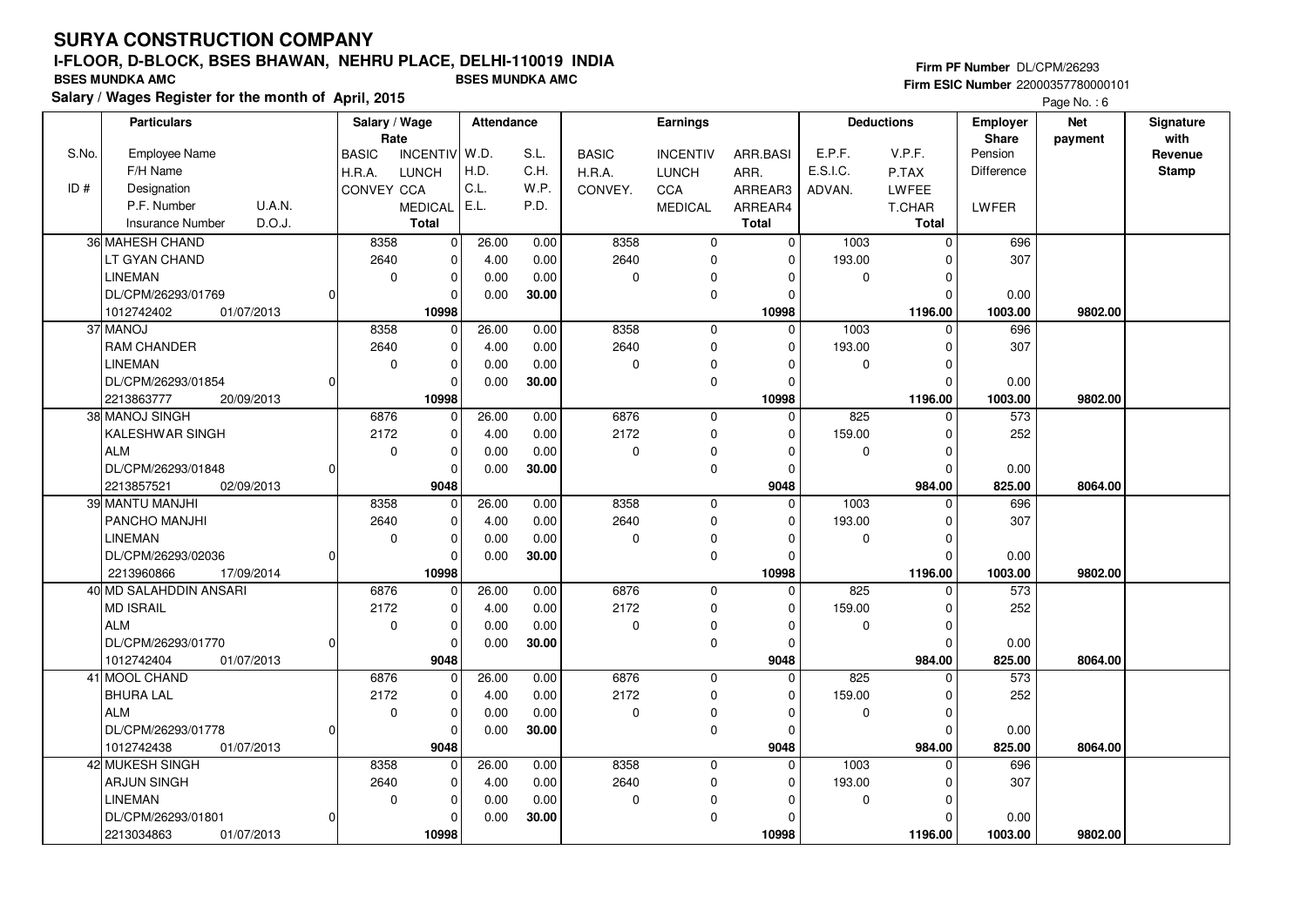#### **Firm PF Number** DL/CPM/26293 **Firm ESIC Number** 22000357780000101

|       | <b>Particulars</b>                |          | Salary / Wage<br>Rate |                 | <b>Attendance</b> |       |              | <b>Earnings</b> |              |          | <b>Deductions</b> | <b>Employer</b><br><b>Share</b> | <b>Net</b> | Signature<br>with |
|-------|-----------------------------------|----------|-----------------------|-----------------|-------------------|-------|--------------|-----------------|--------------|----------|-------------------|---------------------------------|------------|-------------------|
| S.No. | Employee Name                     |          | <b>BASIC</b>          | <b>INCENTIV</b> | W.D.              | S.L.  | <b>BASIC</b> | <b>INCENTIV</b> | ARR.BASI     | E.P.F.   | V.P.F.            | Pension                         | payment    | Revenue           |
|       | F/H Name                          |          | H.R.A.                | <b>LUNCH</b>    | H.D.              | C.H.  | H.R.A.       | <b>LUNCH</b>    | ARR.         | E.S.I.C. | P.TAX             | Difference                      |            | <b>Stamp</b>      |
| ID#   | Designation                       |          | CONVEY CCA            |                 | C.L.              | W.P.  | CONVEY.      | CCA             | ARREAR3      | ADVAN.   | LWFEE             |                                 |            |                   |
|       | U.A.N.<br>P.F. Number             |          |                       | <b>MEDICAL</b>  | E.L.              | P.D.  |              | <b>MEDICAL</b>  | ARREAR4      |          | T.CHAR            | LWFER                           |            |                   |
|       | D.O.J.<br><b>Insurance Number</b> |          |                       | Total           |                   |       |              |                 | <b>Total</b> |          | Total             |                                 |            |                   |
|       | 43 MUNENDRA                       |          | 6876                  | $\pmb{0}$       | 26.00             | 0.00  | 6876         | $\mathbf 0$     | 0            | 825      | $\mathbf 0$       | 573                             |            |                   |
|       | <b>MAHESH</b>                     |          | 2172                  | 0               | 4.00              | 0.00  | 2172         | $\mathbf 0$     | $\Omega$     | 159.00   | $\Omega$          | 252                             |            |                   |
|       | <b>ALM</b>                        |          | $\mathbf 0$           | $\pmb{0}$       | 0.00              | 0.00  | 0            | 0               | $\Omega$     | 0        | $\mathbf 0$       |                                 |            |                   |
|       | DL/CPM/26293/02040                | ŋ        |                       | $\Omega$        | 0.00              | 30.00 |              | $\pmb{0}$       | $\Omega$     |          | $\Omega$          | 0.00                            |            |                   |
|       | 2213972593<br>01/11/2014          |          |                       | 9048            |                   |       |              |                 | 9048         |          | 984.00            | 825.00                          | 8064.00    |                   |
|       | 44 NARAYAN                        |          | 6876                  | $\mathbf 0$     | 26.00             | 0.00  | 6876         | $\mathbf 0$     | $\Omega$     | 825      | $\Omega$          | 573                             |            |                   |
|       | RAM PRASAD                        |          | 2172                  | $\pmb{0}$       | 4.00              | 0.00  | 2172         | $\mathbf 0$     | $\Omega$     | 159.00   | $\Omega$          | 252                             |            |                   |
|       | <b>ALM</b>                        |          | $\mathbf 0$           | $\Omega$        | 0.00              | 0.00  | 0            | 0               | $\Omega$     | 0        | $\Omega$          |                                 |            |                   |
|       | DL/CPM/26293/01771                | 0        |                       | $\Omega$        | 0.00              | 30.00 |              | $\mathbf 0$     | $\Omega$     |          | $\mathbf 0$       | 0.00                            |            |                   |
|       | 1012742406<br>01/07/2013          |          |                       | 9048            |                   |       |              |                 | 9048         |          | 984.00            | 825.00                          | 8064.00    |                   |
|       | 45 NARAYAN SINGH                  |          | 8358                  | $\mathbf 0$     | 26.00             | 0.00  | 8358         | $\mathbf 0$     | $\Omega$     | 1003     | $\mathbf 0$       | 696                             |            |                   |
|       | CHHABU PRASAD                     |          | 2640                  | 0               | 4.00              | 0.00  | 2640         | 0               | $\Omega$     | 193.00   | $\Omega$          | 307                             |            |                   |
|       | <b>LINEMAN</b>                    |          | $\mathbf 0$           | $\overline{0}$  | 0.00              | 0.00  | $\mathbf 0$  | $\mathbf 0$     | O            | 0        | $\mathbf 0$       |                                 |            |                   |
|       | DL/CPM/26293/01790                | $\Omega$ |                       | $\Omega$        | 0.00              | 30.00 |              | $\mathbf 0$     | $\Omega$     |          | $\Omega$          | 0.00                            |            |                   |
|       | 01/07/2013<br>1106655865          |          |                       | 10998           |                   |       |              |                 | 10998        |          | 1196.00           | 1003.00                         | 9802.00    |                   |
|       | 46 OM PARKASH                     |          | 6876                  | 0               | 26.00             | 0.00  | 6876         | $\mathbf 0$     | $\Omega$     | 825      | $\mathbf 0$       | 573                             |            |                   |
|       | <b>KHEM CHAND</b>                 |          | 2172                  | 0               | 4.00              | 0.00  | 2172         | $\mathbf 0$     | $\Omega$     | 159.00   | $\Omega$          | 252                             |            |                   |
|       | <b>ALM</b>                        |          | 0                     | $\mathbf 0$     | 0.00              | 0.00  | 0            | 0               | $\Omega$     | 0        | $\Omega$          |                                 |            |                   |
|       | DL/CPM/26293/01786                | $\Omega$ |                       | $\mathbf 0$     | 0.00              | 30.00 |              | $\mathbf 0$     | $\Omega$     |          | $\Omega$          | 0.00                            |            |                   |
|       | 1013500534<br>01/07/2013          |          |                       | 9048            |                   |       |              |                 | 9048         |          | 984.00            | 825.00                          | 8064.00    |                   |
|       | 47 OM PRAKASH PADARIA             |          | 6876                  | $\mathbf 0$     | 26.00             | 0.00  | 6876         | $\mathbf 0$     | 0            | 825      | $\Omega$          | 573                             |            |                   |
|       | <b>KHAJAN SINGH</b>               |          | 2172                  | $\mathbf 0$     | 4.00              | 0.00  | 2172         | $\mathbf 0$     | $\Omega$     | 159.00   | $\mathbf 0$       | 252                             |            |                   |
|       | <b>ALM</b>                        |          | 0                     | $\Omega$        | 0.00              | 0.00  | 0            | 0               | $\Omega$     | 0        | $\mathbf 0$       |                                 |            |                   |
|       | DL/CPM/26293/01816                | ŋ        |                       | $\mathbf 0$     | 0.00              | 30.00 |              | $\mathbf 0$     | $\Omega$     |          | $\Omega$          | 0.00                            |            |                   |
|       | 2213833069<br>01/07/2013          |          |                       | 9048            |                   |       |              |                 | 9048         |          | 984.00            | 825.00                          | 8064.00    |                   |
|       | 48 PANCHU MANDAL                  |          | 8358                  | 0               | 26.00             | 0.00  | 8358         | $\mathbf 0$     | $\Omega$     | 1003     | $\Omega$          | 696                             |            |                   |
|       | JAGADISH MANGAL                   |          | 2640                  | $\pmb{0}$       | 4.00              | 0.00  | 2640         | $\mathbf 0$     | $\Omega$     | 193.00   | $\Omega$          | 307                             |            |                   |
|       | <b>LINEMAN</b>                    |          | $\mathbf 0$           | 0               | 0.00              | 0.00  | $\mathbf 0$  | 0               | $\Omega$     | 0        | $\Omega$          |                                 |            |                   |
|       | DL/CPM/26293/01831                | $\Omega$ |                       | $\Omega$        | 0.00              | 30.00 |              | $\mathbf 0$     | 0            |          | $\Omega$          | 0.00                            |            |                   |
|       | 1012742408<br>01/07/2013          |          |                       | 10998           |                   |       |              |                 | 10998        |          | 1196.00           | 1003.00                         | 9802.00    |                   |
|       | 49 PARDEEP KUMAR                  |          | 8358                  | 0               | 26.00             | 0.00  | 8358         | $\mathbf 0$     | 0            | 1003     | $\Omega$          | 696                             |            |                   |
|       | KARU PARSAD SINGH                 |          | 2640                  | 0               | 4.00              | 0.00  | 2640         | $\mathbf 0$     | $\Omega$     | 193.00   | $\Omega$          | 307                             |            |                   |
|       | <b>LINEMAN</b>                    |          | $\mathbf 0$           | 0               | 0.00              | 0.00  | 0            | 0               | $\Omega$     | 0        | $\Omega$          |                                 |            |                   |
|       | DL/CPM/26293/01812                | $\Omega$ |                       | $\Omega$        | 0.00              | 30.00 |              | $\pmb{0}$       | $\Omega$     |          | $\Omega$          | 0.00                            |            |                   |
|       | 2213832739<br>01/07/2013          |          |                       | 10998           |                   |       |              |                 | 10998        |          | 1196.00           | 1003.00                         | 9802.00    |                   |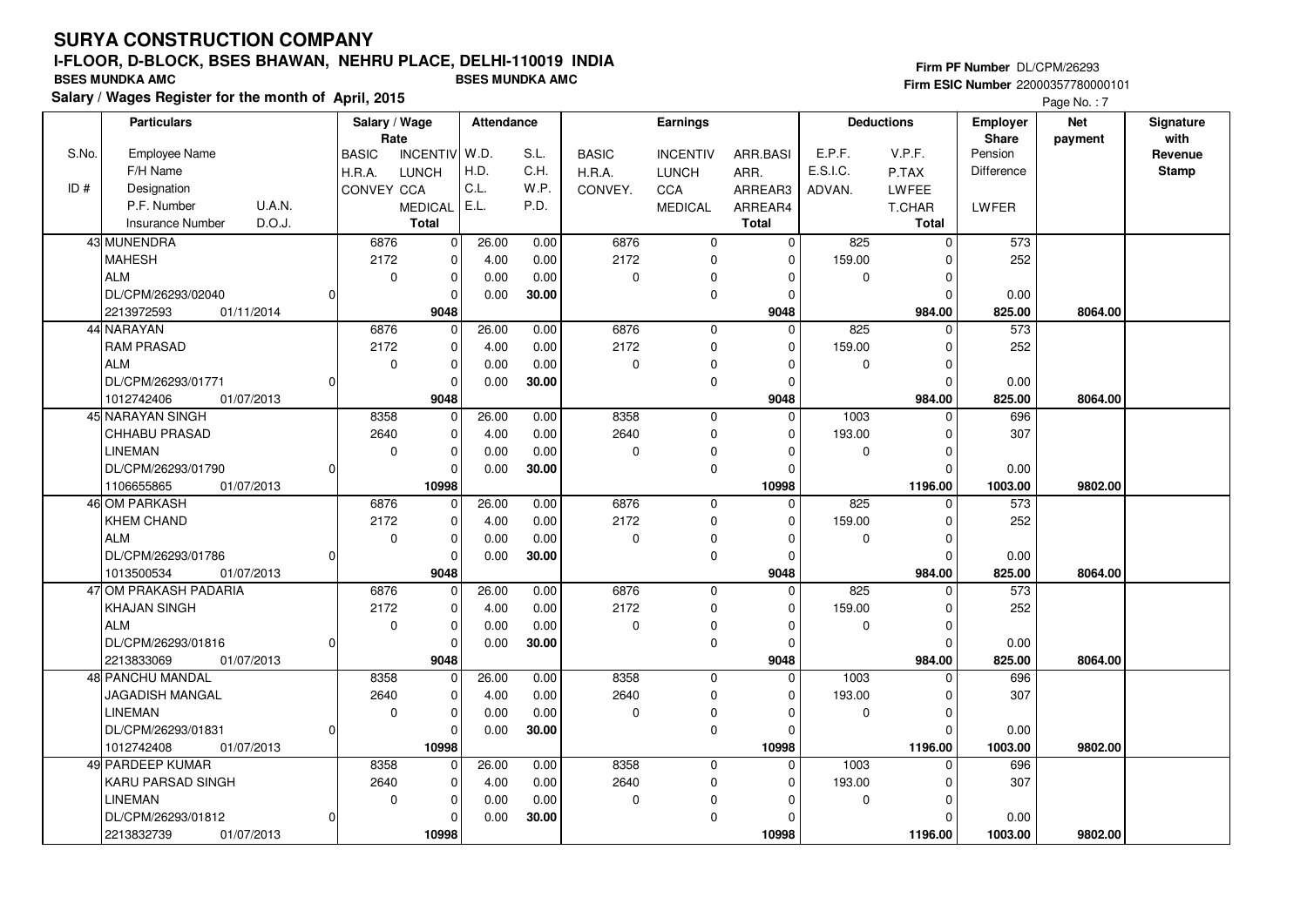#### **Firm PF Number** DL/CPM/26293 **Firm ESIC Number** 22000357780000101

|       | <b>Particulars</b>                |          | Salary / Wage<br>Rate |                 | Attendance |       |              | <b>Earnings</b> |              |             | <b>Deductions</b> | <b>Employer</b><br>Share | <b>Net</b> | Signature<br>with |
|-------|-----------------------------------|----------|-----------------------|-----------------|------------|-------|--------------|-----------------|--------------|-------------|-------------------|--------------------------|------------|-------------------|
| S.No. | Employee Name                     |          | <b>BASIC</b>          | <b>INCENTIV</b> | W.D.       | S.L.  | <b>BASIC</b> | <b>INCENTIV</b> | ARR.BASI     | E.P.F.      | V.P.F.            | Pension                  | payment    | Revenue           |
|       | F/H Name                          |          | H.R.A.                | <b>LUNCH</b>    | H.D.       | C.H.  | H.R.A.       | <b>LUNCH</b>    | ARR.         | E.S.I.C.    | P.TAX             | Difference               |            | <b>Stamp</b>      |
| ID#   | Designation                       |          | <b>CONVEY CCA</b>     |                 | C.L.       | W.P.  | CONVEY.      | CCA             | ARREAR3      | ADVAN.      | LWFEE             |                          |            |                   |
|       | P.F. Number<br><b>U.A.N.</b>      |          |                       | <b>MEDICAL</b>  | E.L.       | P.D.  |              | <b>MEDICAL</b>  | ARREAR4      |             | T.CHAR            | <b>LWFER</b>             |            |                   |
|       | D.O.J.<br><b>Insurance Number</b> |          |                       | <b>Total</b>    |            |       |              |                 | <b>Total</b> |             | Total             |                          |            |                   |
|       | 50 PAWAN KUMAR                    |          | 6876                  | $\mathbf 0$     | 26.00      | 0.00  | 6876         | $\mathbf 0$     | $\mathbf 0$  | 825         | $\mathbf 0$       | 573                      |            |                   |
|       | <b>MUNNE SINGH</b>                |          | 2172                  | $\mathbf 0$     | 4.00       | 0.00  | 2172         | $\mathbf 0$     | $\Omega$     | 159.00      | $\Omega$          | 252                      |            |                   |
|       | <b>ALM</b>                        |          | $\mathbf 0$           | $\mathbf 0$     | 0.00       | 0.00  | 0            | $\Omega$        | 0            | $\mathbf 0$ | $\Omega$          |                          |            |                   |
|       | DL/CPM/26293/01793                |          |                       | $\mathbf 0$     | 0.00       | 30.00 |              | $\mathbf 0$     | 0            |             | $\Omega$          | 0.00                     |            |                   |
|       | 1113956881<br>01/07/2013          |          |                       | 9048            |            |       |              |                 | 9048         |             | 984.00            | 825.00                   | 8064.00    |                   |
|       | 51 PAWAN KUMAR                    |          | 8358                  | $\mathbf 0$     | 26.00      | 0.00  | 8358         | $\mathbf 0$     | $\Omega$     | 1003        | $\Omega$          | 696                      |            |                   |
|       | <b>SHRI RAM</b>                   |          | 2640                  | 0               | 4.00       | 0.00  | 2640         | $\mathbf 0$     | 0            | 193.00      | $\Omega$          | 307                      |            |                   |
|       | <b>LINEMAN</b>                    |          | 0                     | 0               | 0.00       | 0.00  | 0            | $\Omega$        | $\Omega$     | 0           | $\Omega$          |                          |            |                   |
|       | DL/CPM/26293/01795                | $\Omega$ |                       | $\Omega$        | 0.00       | 30.00 |              | $\mathbf 0$     | $\Omega$     |             | $\Omega$          | 0.00                     |            |                   |
|       | 1113957149<br>01/07/2013          |          |                       | 10998           |            |       |              |                 | 10998        |             | 1196.00           | 1003.00                  | 9802.00    |                   |
|       | 52 PINTU SINGH                    |          | 8358                  | $\Omega$        | 26.00      | 0.00  | 8358         | $\mathsf 0$     | $\Omega$     | 1003        | $\mathbf{0}$      | 696                      |            |                   |
|       | <b>TEJ NARAYAN SINGH</b>          |          | 2640                  | $\mathbf 0$     | 4.00       | 0.00  | 2640         | $\mathbf 0$     | $\Omega$     | 193.00      | $\Omega$          | 307                      |            |                   |
|       | <b>LINEMAN</b>                    |          | $\mathbf 0$           | $\mathbf 0$     | 0.00       | 0.00  | 0            | $\mathbf 0$     | $\Omega$     | 0           | $\Omega$          |                          |            |                   |
|       | DL/CPM/26293/01827                | U        |                       | $\Omega$        | 0.00       | 30.00 |              | $\mathbf 0$     | $\Omega$     |             | $\Omega$          | 0.00                     |            |                   |
|       | 2213833558<br>01/07/2013          |          |                       | 10998           |            |       |              |                 | 10998        |             | 1196.00           | 1003.00                  | 9802.00    |                   |
|       | 53 PRASHANTA KR MEHATA            |          | 6876                  | $\mathbf 0$     | 26.00      | 0.00  | 6876         | $\mathbf 0$     | $\Omega$     | 825         | $\mathbf 0$       | 573                      |            |                   |
|       | <b>MOL MEHATA</b>                 |          | 2172                  | $\Omega$        | 4.00       | 0.00  | 2172         | $\mathbf 0$     | $\Omega$     | 159.00      | $\Omega$          | 252                      |            |                   |
|       | <b>ALM</b>                        |          | $\mathbf 0$           | $\mathbf 0$     | 0.00       | 0.00  | 0            | $\mathbf 0$     | $\Omega$     | $\mathbf 0$ | $\Omega$          |                          |            |                   |
|       | DL/CPM/26293/01895                | 0        |                       | 0               | 0.00       | 30.00 |              | $\mathbf 0$     | 0            |             | $\Omega$          | 0.00                     |            |                   |
|       | 2213958703<br>01/09/2014          |          |                       | 9048            |            |       |              |                 | 9048         |             | 984.00            | 825.00                   | 8064.00    |                   |
|       | 54 RADHEY SHYAM                   |          | 6876                  | $\mathbf{0}$    | 26.00      | 0.00  | 6876         | $\mathbf 0$     | $\Omega$     | 825         | $\Omega$          | 573                      |            |                   |
|       | AYODHYA PRASAD                    |          | 2172                  | $\mathbf 0$     | 4.00       | 0.00  | 2172         | $\mathbf 0$     | $\Omega$     | 159.00      | $\Omega$          | 252                      |            |                   |
|       | <b>ALM</b>                        |          | 0                     | 0               | 0.00       | 0.00  | 0            | $\Omega$        | $\Omega$     | 0           | $\Omega$          |                          |            |                   |
|       | DL/CPM/26293/01828                | $\Omega$ |                       | $\mathbf 0$     | 0.00       | 30.00 |              | $\mathbf 0$     | $\mathbf 0$  |             | $\Omega$          | 0.00                     |            |                   |
|       | 2213833561<br>01/07/2013          |          |                       | 9048            |            |       |              |                 | 9048         |             | 984.00            | 825.00                   | 8064.00    |                   |
|       | 55 RAJAN KUMAR                    |          | 6876                  | $\mathbf 0$     | 26.00      | 0.00  | 6876         | $\mathbf 0$     | $\Omega$     | 825         | $\Omega$          | 573                      |            |                   |
|       | <b>RAM PARSAD MANDAL</b>          |          | 2172                  | $\mathbf 0$     | 4.00       | 0.00  | 2172         | $\mathbf 0$     | $\Omega$     | 159.00      | $\Omega$          | 252                      |            |                   |
|       | <b>ALM</b>                        |          | $\mathbf 0$           | $\mathbf 0$     | 0.00       | 0.00  | 0            | 0               | 0            | 0           | $\Omega$          |                          |            |                   |
|       | DL/CPM/26293/01834                | $\Omega$ |                       | 0               | 0.00       | 30.00 |              | $\mathbf 0$     | 0            |             | $\Omega$          | 0.00                     |            |                   |
|       | 1012742413<br>01/07/2013          |          |                       | 9048            |            |       |              |                 | 9048         |             | 984.00            | 825.00                   | 8064.00    |                   |
|       | 56 RAJESH                         |          | 6876                  | $\Omega$        | 26.00      | 0.00  | 6876         | $\mathbf 0$     | $\Omega$     | 825         | $\Omega$          | 573                      |            |                   |
|       | <b>RAM CHANDER</b>                |          | 2172                  | 0               | 4.00       | 0.00  | 2172         | 0               | 0            | 159.00      | $\Omega$          | 252                      |            |                   |
|       | <b>ALM</b>                        |          | $\mathbf 0$           | 0               | 0.00       | 0.00  | 0            | $\Omega$        | $\Omega$     | 0           | $\Omega$          |                          |            |                   |
|       | DL/CPM/26293/01821                | 0        |                       | $\Omega$        | 0.00       | 30.00 |              | $\mathbf 0$     | $\Omega$     |             | $\Omega$          | 0.00                     |            |                   |
|       | 1113957071<br>01/07/2013          |          |                       | 9048            |            |       |              |                 | 9048         |             | 984.00            | 825.00                   | 8064.00    |                   |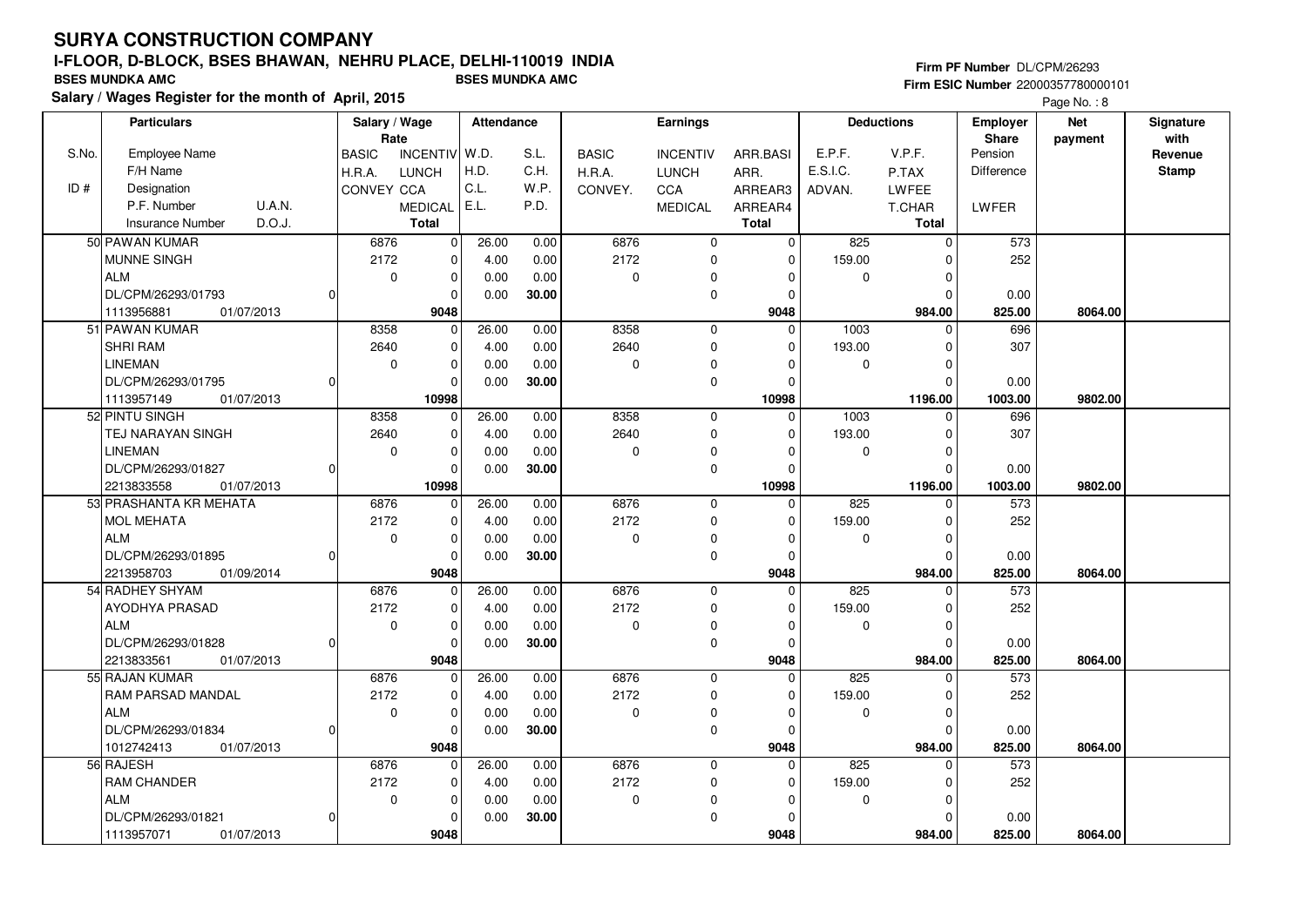#### **Firm PF Number** DL/CPM/26293 **Firm ESIC Number** 22000357780000101

|       | <b>Particulars</b>                |          | Salary / Wage        |                 | <b>Attendance</b> |       |              | Earnings        |              |             | <b>Deductions</b> | <b>Employer</b>   | <b>Net</b> | Signature       |
|-------|-----------------------------------|----------|----------------------|-----------------|-------------------|-------|--------------|-----------------|--------------|-------------|-------------------|-------------------|------------|-----------------|
| S.No. | <b>Employee Name</b>              |          | Rate<br><b>BASIC</b> | <b>INCENTIV</b> | W.D.              | S.L.  | <b>BASIC</b> | <b>INCENTIV</b> | ARR.BASI     | E.P.F.      | V.P.F.            | Share<br>Pension  | payment    | with<br>Revenue |
|       | F/H Name                          |          | H.R.A.               | <b>LUNCH</b>    | H.D.              | C.H.  | H.R.A.       | <b>LUNCH</b>    | ARR.         | E.S.I.C.    | P.TAX             | <b>Difference</b> |            | <b>Stamp</b>    |
| ID#   | Designation                       |          | CONVEY CCA           |                 | C.L.              | W.P.  | CONVEY.      | CCA             | ARREAR3      | ADVAN.      | LWFEE             |                   |            |                 |
|       | P.F. Number<br>U.A.N.             |          |                      | <b>MEDICAL</b>  | E.L.              | P.D.  |              | <b>MEDICAL</b>  | ARREAR4      |             | T.CHAR            | LWFER             |            |                 |
|       | D.O.J.<br><b>Insurance Number</b> |          |                      | <b>Total</b>    |                   |       |              |                 | <b>Total</b> |             | <b>Total</b>      |                   |            |                 |
|       | 57 RAJIV KUMAR                    |          | 6876                 | $\mathbf 0$     | 26.00             | 0.00  | 6876         | $\mathbf 0$     | $\mathbf 0$  | 825         | $\mathbf 0$       | 573               |            |                 |
|       | A N GPTA                          |          | 2172                 | $\mathbf 0$     | 4.00              | 0.00  | 2172         | $\mathbf 0$     | $\mathbf 0$  | 159.00      | $\mathbf 0$       | 252               |            |                 |
|       | <b>ALM</b>                        |          | $\mathbf 0$          | $\mathbf{0}$    | 0.00              | 0.00  | $\mathbf 0$  | $\Omega$        | 0            | $\mathbf 0$ | $\mathbf 0$       |                   |            |                 |
|       | DL/CPM/26293/01893                | $\Omega$ |                      | $\mathbf 0$     | 0.00              | 30.00 |              | $\mathbf 0$     | $\Omega$     |             | $\Omega$          | 0.00              |            |                 |
|       | 2213958691<br>01/09/2014          |          |                      | 9048            |                   |       |              |                 | 9048         |             | 984.00            | 825.00            | 8064.00    |                 |
|       | 58 RAJPAL                         |          | 8358                 | $\Omega$        | 26.00             | 0.00  | 8358         | 0               | $\Omega$     | 1003        | $\Omega$          | 696               |            |                 |
|       | <b>DHANRAJ SINGH</b>              |          | 2640                 | $\mathbf 0$     | 4.00              | 0.00  | 2640         | $\mathbf 0$     | $\Omega$     | 193.00      | $\mathbf 0$       | 307               |            |                 |
|       | <b>LINEMAN</b>                    |          | $\mathbf 0$          | 0               | 0.00              | 0.00  | 0            | $\Omega$        | $\Omega$     | 0           | $\mathbf 0$       |                   |            |                 |
|       | DL/CPM/26293/01788                | 0        |                      | $\mathbf 0$     | 0.00              | 30.00 |              | $\mathbf 0$     | $\Omega$     |             | $\mathbf 0$       | 0.00              |            |                 |
|       | 1013500547<br>01/07/2013          |          |                      | 10998           |                   |       |              |                 | 10998        |             | 1196.00           | 1003.00           | 9802.00    |                 |
|       | 59 RAM KUMAR                      |          | 8358                 | $\overline{0}$  | 26.00             | 0.00  | 8358         | 0               | $\Omega$     | 1003        | $\mathbf 0$       | 696               |            |                 |
|       | <b>GHASITA RAM</b>                |          | 2640                 | $\mathbf 0$     | 4.00              | 0.00  | 2640         | $\mathbf 0$     | 0            | 193.00      | $\mathbf 0$       | 307               |            |                 |
|       | <b>LINEMAN</b>                    |          | $\mathbf 0$          | 0               | 0.00              | 0.00  | $\mathbf 0$  | $\Omega$        | $\Omega$     | 0           | $\mathbf 0$       |                   |            |                 |
|       | DL/CPM/26293/01830                | 0        |                      | $\mathbf 0$     | 0.00              | 30.00 |              | $\mathbf 0$     | $\Omega$     |             | $\Omega$          | 0.00              |            |                 |
|       | 2206684269<br>01/07/2013          |          |                      | 10998           |                   |       |              |                 | 10998        |             | 1196.00           | 1003.00           | 9802.00    |                 |
|       | 60 RAM SINGH                      |          | 6876                 | $\mathbf 0$     | 0.00              | 0.00  | 0            | $\mathbf 0$     | $\Omega$     | $\mathbf 0$ | $\mathbf 0$       | 0                 |            |                 |
|       | <b>BAHADUR SINGH</b>              |          | 2172                 | $\mathbf 0$     | 0.00              | 0.00  | $\Omega$     | $\mathbf 0$     | O            | 0.00        | $\mathbf 0$       | 0                 |            |                 |
|       | <b>ALM</b>                        |          | $\mathbf 0$          | $\mathbf 0$     | 0.00              | 30.00 | 0            | $\mathbf 0$     | $\Omega$     | $\Omega$    | $\mathbf 0$       |                   |            |                 |
|       | DL/CPM/26293/01837                | $\Omega$ |                      | 0               | 0.00              | 0.00  |              | $\mathbf 0$     | $\Omega$     |             | $\mathbf 0$       | 0.00              |            |                 |
|       | 1012742420<br>01/07/2013          |          |                      | 9048            |                   |       |              |                 | $\bf{0}$     |             | 0.00              | 0.00              | 0.00       |                 |
|       | 61 RAMAKANT                       |          | 6876                 | 0               | 26.00             | 0.00  | 6876         | 0               | $\Omega$     | 825         | $\mathbf 0$       | 573               |            |                 |
|       | JAGDISH CHANDER                   |          | 2172                 | $\mathbf 0$     | 4.00              | 0.00  | 2172         | $\mathbf 0$     | $\Omega$     | 159.00      | $\mathbf 0$       | 252               |            |                 |
|       | <b>ALM</b>                        |          | $\mathbf 0$          | $\mathbf 0$     | 0.00              | 0.00  | $\mathbf 0$  | $\Omega$        | $\Omega$     | 0           | $\mathbf 0$       |                   |            |                 |
|       | DL/CPM/26293/01896                | $\Omega$ |                      | $\mathbf 0$     | 0.00              | 30.00 |              | $\mathbf 0$     | $\Omega$     |             | $\mathbf 0$       | 0.00              |            |                 |
|       | 2213958704<br>01/09/2014          |          |                      | 9048            |                   |       |              |                 | 9048         |             | 984.00            | 825.00            | 8064.00    |                 |
|       | 62 RAMAN KUMAR                    |          | 6876                 | $\mathbf{0}$    | 26.00             | 0.00  | 6876         | $\Omega$        | $\Omega$     | 825         | $\Omega$          | 573               |            |                 |
|       | <b>RAMESH KUMAR</b>               |          | 2172                 | $\mathbf{0}$    | 4.00              | 0.00  | 2172         | $\mathbf 0$     | $\Omega$     | 159.00      | $\mathbf 0$       | 252               |            |                 |
|       | <b>ALM</b>                        |          | $\mathbf 0$          | 0               | 0.00              | 0.00  | 0            | 0               | $\Omega$     | 0           | $\mathbf 0$       |                   |            |                 |
|       | DL/CPM/26293/01780                | 0I       |                      | $\mathbf 0$     | 0.00              | 30.00 |              | $\Omega$        | $\Omega$     |             | $\Omega$          | 0.00              |            |                 |
|       | 01/07/2013<br>1012925380          |          |                      | 9048            |                   |       |              |                 | 9048         |             | 984.00            | 825.00            | 8064.00    |                 |
|       | 63 RAMBIR                         |          | 6876                 | $\overline{0}$  | 26.00             | 0.00  | 6876         | $\mathbf 0$     | 0            | 825         | $\mathbf 0$       | 573               |            |                 |
|       | SUNHERI LAL                       |          | 2172                 | 0               | 4.00              | 0.00  | 2172         | 0               | $\Omega$     | 159.00      | $\mathbf 0$       | 252               |            |                 |
|       | ALM                               |          | $\mathbf 0$          | $\mathbf{0}$    | 0.00              | 0.00  | $\Omega$     | $\Omega$        | $\Omega$     | 0           | $\mathbf 0$       |                   |            |                 |
|       | DL/CPM/26293/01819                | 0        |                      | 0               | 0.00              | 30.00 |              | $\mathbf 0$     | $\Omega$     |             | $\Omega$          | 0.00              |            |                 |
|       | 1113985040<br>01/07/2013          |          |                      | 9048            |                   |       |              |                 | 9048         |             | 984.00            | 825.00            | 8064.00    |                 |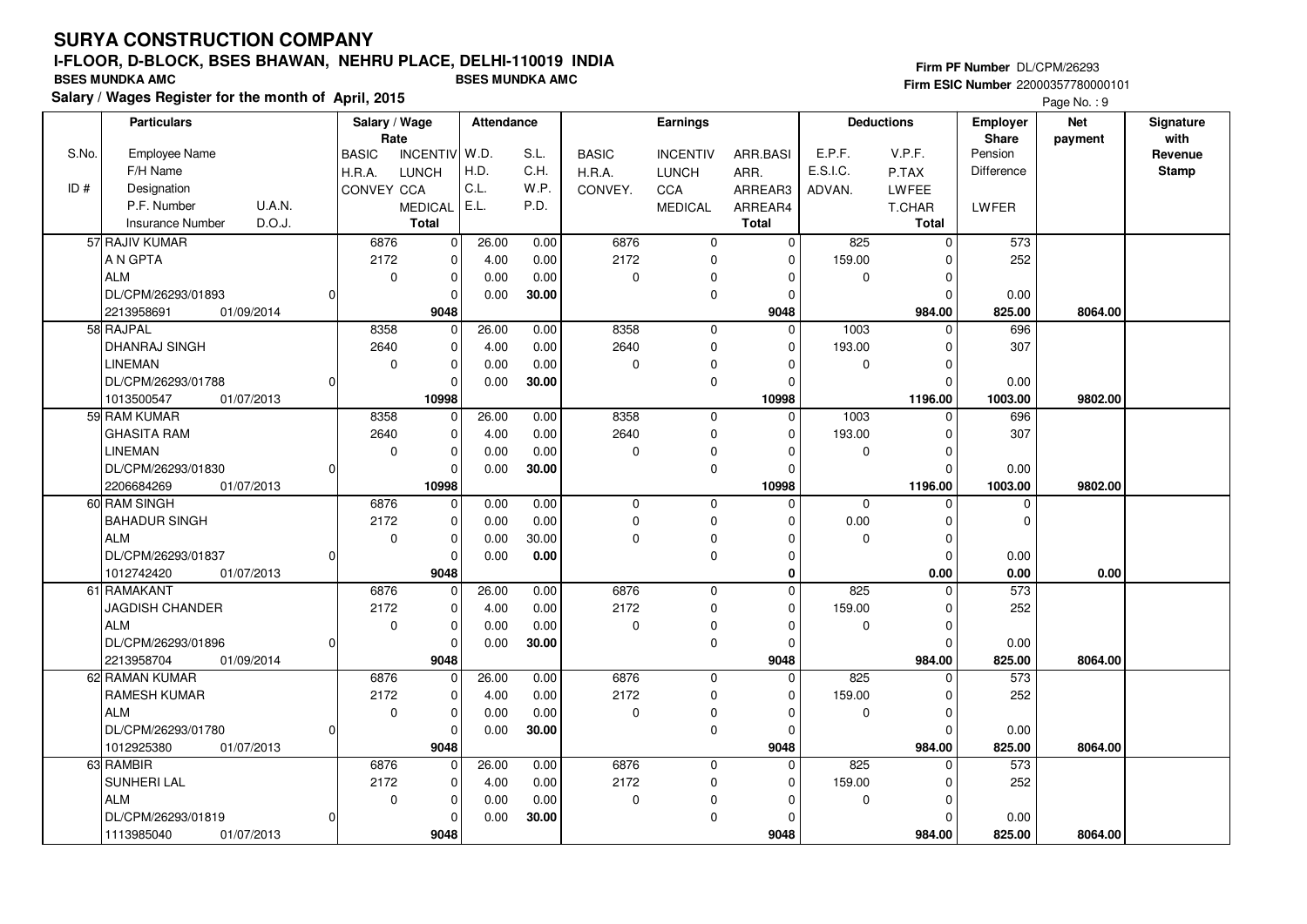#### **Firm PF Number** DL/CPM/26293 **Firm ESIC Number** 22000357780000101

|       | <b>Particulars</b>                |              | Salary / Wage<br>Rate      | <b>Attendance</b> |       |              | <b>Earnings</b> |              |                  | <b>Deductions</b> | Employer<br><b>Share</b> | <b>Net</b><br>payment | Signature<br>with |
|-------|-----------------------------------|--------------|----------------------------|-------------------|-------|--------------|-----------------|--------------|------------------|-------------------|--------------------------|-----------------------|-------------------|
| S.No. | <b>Employee Name</b>              | <b>BASIC</b> | <b>INCENTIV</b>            | W.D.              | S.L.  | <b>BASIC</b> | <b>INCENTIV</b> | ARR.BASI     | E.P.F.           | V.P.F.            | Pension                  |                       | Revenue           |
|       | F/H Name                          | H.R.A.       | <b>LUNCH</b>               | H.D.              | C.H.  | H.R.A.       | <b>LUNCH</b>    | ARR.         | E.S.I.C.         | P.TAX             | Difference               |                       | <b>Stamp</b>      |
| ID#   | Designation                       | CONVEY CCA   |                            | C.L.              | W.P.  | CONVEY.      | CCA             | ARREAR3      | ADVAN.           | LWFEE             |                          |                       |                   |
|       | U.A.N.<br>P.F. Number             |              | <b>MEDICAL</b>             | E.L.              | P.D.  |              | <b>MEDICAL</b>  | ARREAR4      |                  | <b>T.CHAR</b>     | <b>LWFER</b>             |                       |                   |
|       | D.O.J.<br><b>Insurance Number</b> |              | <b>Total</b>               |                   |       |              |                 | <b>Total</b> |                  | Total             |                          |                       |                   |
|       | 64 RAMESH KUMAR                   | 8358         | $\mathbf 0$                | 26.00             | 0.00  | 8358         | $\mathbf 0$     | $\mathbf 0$  | $\frac{1003}{2}$ | $\mathbf 0$       | 696                      |                       |                   |
|       | JHALLU                            | 2640         | $\pmb{0}$                  | 4.00              | 0.00  | 2640         | $\mathbf 0$     | $\Omega$     | 193.00           | $\Omega$          | 307                      |                       |                   |
|       | <b>LINEMAN</b>                    |              | $\mathbf 0$<br>$\mathbf 0$ | 0.00              | 0.00  | 0            | $\mathbf 0$     | $\Omega$     | 0                | $\Omega$          |                          |                       |                   |
|       | DL/CPM/26293/01773                |              | $\Omega$                   | 0.00              | 30.00 |              | $\mathbf 0$     | $\Omega$     |                  | $\Omega$          | 0.00                     |                       |                   |
|       | 1012742417<br>01/07/2013          |              | 10998                      |                   |       |              |                 | 10998        |                  | 1196.00           | 1003.00                  | 9802.00               |                   |
|       | 65 RAMESH THAKUR                  | 8358         | $\Omega$                   | 26.00             | 0.00  | 8358         | $\mathbf 0$     | $\Omega$     | 1003             | $\Omega$          | 696                      |                       |                   |
|       | TRIVENI THAKUR                    | 2640         | $\mathbf 0$                | 4.00              | 0.00  | 2640         | $\mathbf 0$     | $\mathbf 0$  | 193.00           | $\Omega$          | 307                      |                       |                   |
|       | <b>LINEMAN</b>                    |              | $\Omega$<br>0              | 0.00              | 0.00  | 0            | $\Omega$        | $\Omega$     | 0                | $\Omega$          |                          |                       |                   |
|       | DL/CPM/26293/01825                |              | $\Omega$                   | 0.00              | 30.00 |              | $\mathbf 0$     | $\Omega$     |                  | $\Omega$          | 0.00                     |                       |                   |
|       | 2213833550<br>01/03/2014          |              | 10998                      |                   |       |              |                 | 10998        |                  | 1196.00           | 1003.00                  | 9802.00               |                   |
|       | 66 RATAN ROY                      | 8358         | $\mathbf 0$                | 26.00             | 0.00  | 8358         | $\mathsf 0$     | $\Omega$     | 1003             | $\Omega$          | 696                      |                       |                   |
|       | <b>MUKTI NATH ROY</b>             | 2640         | $\mathbf 0$                | 4.00              | 0.00  | 2640         | $\mathbf 0$     | $\mathbf 0$  | 193.00           | $\Omega$          | 307                      |                       |                   |
|       | <b>LINEMAN</b>                    |              | $\mathbf 0$<br>0           | 0.00              | 0.00  | 0            | $\mathbf 0$     | $\Omega$     | 0                | $\Omega$          |                          |                       |                   |
|       | DL/CPM/26293/01866                |              | $\Omega$                   | 0.00              | 30.00 |              | $\pmb{0}$       | $\Omega$     |                  | $\Omega$          | 0.00                     |                       |                   |
|       | 1013034868<br>02/12/2013          |              | 10998                      |                   |       |              |                 | 10998        |                  | 1196.00           | 1003.00                  | 9802.00               |                   |
|       | 67 REMENDRA                       | 8358         | $\mathbf 0$                | 26.00             | 0.00  | 8358         | $\mathbf 0$     | $\mathbf 0$  | 1003             | $\Omega$          | 696                      |                       |                   |
|       | CHANDRA                           | 2640         | $\Omega$                   | 4.00              | 0.00  | 2640         | $\pmb{0}$       | $\Omega$     | 193.00           | $\Omega$          | 307                      |                       |                   |
|       | <b>LINEMAN</b>                    |              | 0<br>$\Omega$              | 0.00              | 0.00  | 0            | $\pmb{0}$       | $\Omega$     | 0                | $\Omega$          |                          |                       |                   |
|       | DL/CPM/26293/01843                |              | $\Omega$                   | 0.00              | 30.00 |              | $\mathbf 0$     | $\Omega$     |                  | $\Omega$          | 0.00                     |                       |                   |
|       | 2213845656<br>01/08/2013          |              | 10998                      |                   |       |              |                 | 10998        |                  | 1196.00           | 1003.00                  | 9802.00               |                   |
|       | 68 SANJAY YADAV                   | 6876         | $\mathbf 0$                | 26.00             | 0.00  | 6876         | $\mathbf 0$     | $\Omega$     | 825              | $\Omega$          | 573                      |                       |                   |
|       | <b>BALCHAND YADAV</b>             | 2172         | $\mathbf 0$                | 4.00              | 0.00  | 2172         | $\mathbf 0$     | $\Omega$     | 159.00           | $\Omega$          | 252                      |                       |                   |
|       | <b>ALM</b>                        |              | $\mathbf 0$<br>0           | 0.00              | 0.00  | 0            | 0               | $\Omega$     | 0                | $\Omega$          |                          |                       |                   |
|       | DL/CPM/26293/01802                |              | $\mathbf 0$                | 0.00              | 30.00 |              | $\mathbf 0$     | $\mathbf 0$  |                  | $\Omega$          | 0.00                     |                       |                   |
|       | 2213632664<br>01/07/2013          |              | 9048                       |                   |       |              |                 | 9048         |                  | 984.00            | 825.00                   | 8064.00               |                   |
|       | 69 SARWAN KUMAR                   | 6876         | $\mathbf 0$                | 26.00             | 0.00  | 6876         | $\mathbf 0$     | 0            | 825              | $\Omega$          | 573                      |                       |                   |
|       | <b>RAJENDER SINGH</b>             | 2172         | $\Omega$                   | 4.00              | 0.00  | 2172         | $\mathbf 0$     | $\Omega$     | 159.00           | $\Omega$          | 252                      |                       |                   |
|       | <b>ALM</b>                        |              | $\mathbf 0$<br>$\mathbf 0$ | 0.00              | 0.00  | 0            | $\pmb{0}$       | 0            | 0                | $\Omega$          |                          |                       |                   |
|       | DL/CPM/26293/01829                |              | $\Omega$                   | 0.00              | 30.00 |              | $\mathbf 0$     | 0            |                  | $\Omega$          | 0.00                     |                       |                   |
|       | 2213833563<br>01/07/2013          |              | 9048                       |                   |       |              |                 | 9048         |                  | 984.00            | 825.00                   | 8064.00               |                   |
|       | 70 SATENDRA SINGH                 | 6876         | $\Omega$                   | 26.00             | 0.00  | 6876         | $\mathbf 0$     | $\Omega$     | 825              | $\Omega$          | 573                      |                       |                   |
|       | JAI CHAND SINGH                   | 2172         | $\mathbf 0$                | 4.00              | 0.00  | 2172         | $\pmb{0}$       | 0            | 159.00           | 0                 | 252                      |                       |                   |
|       | <b>ALM</b>                        |              | $\mathbf 0$<br>0           | 0.00              | 0.00  | 0            | $\mathbf 0$     | $\Omega$     | 0                | $\Omega$          |                          |                       |                   |
|       | DL/CPM/26293/01822                |              | $\Omega$                   | 0.00              | 30.00 |              | $\mathbf 0$     | $\Omega$     |                  | $\Omega$          | 0.00                     |                       |                   |
|       | 01/07/2013<br>1012742427          |              | 9048                       |                   |       |              |                 | 9048         |                  | 984.00            | 825.00                   | 8064.00               |                   |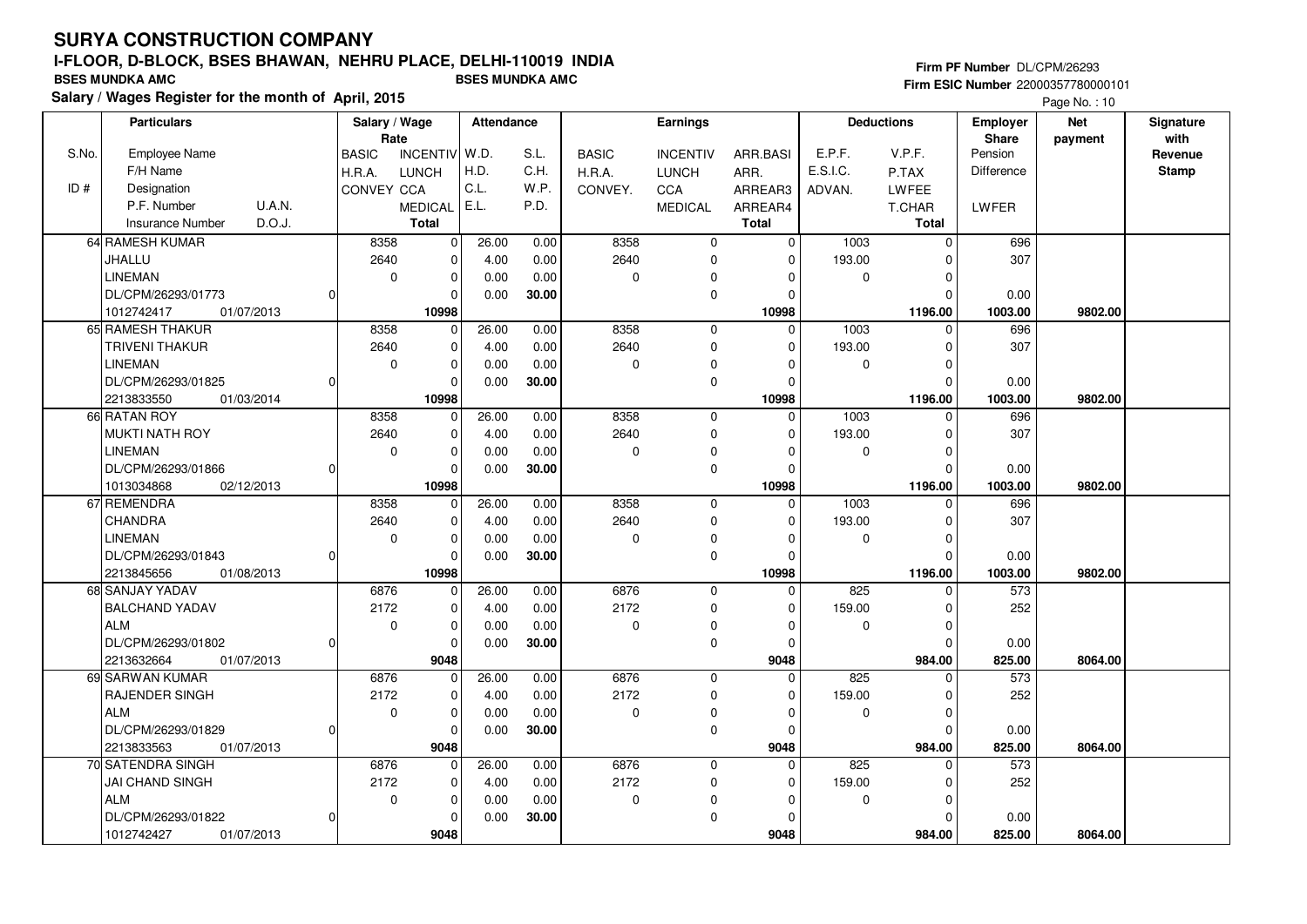#### **Firm PF Number** DL/CPM/26293 **Firm ESIC Number** 22000357780000101

|       | <b>Particulars</b>                |              | Salary / Wage              | Attendance |       |              | Earnings        |                |          | <b>Deductions</b> | <b>Employer</b>         | <b>Net</b> | Signature       |
|-------|-----------------------------------|--------------|----------------------------|------------|-------|--------------|-----------------|----------------|----------|-------------------|-------------------------|------------|-----------------|
| S.No. | <b>Employee Name</b>              | <b>BASIC</b> | Rate<br><b>INCENTIV</b>    | W.D.       | S.L.  | <b>BASIC</b> | <b>INCENTIV</b> | ARR.BASI       | E.P.F.   | V.P.F.            | <b>Share</b><br>Pension | payment    | with<br>Revenue |
|       | F/H Name                          | H.R.A.       | <b>LUNCH</b>               | H.D.       | C.H.  | H.R.A.       | <b>LUNCH</b>    | ARR.           | E.S.I.C. | P.TAX             | Difference              |            | <b>Stamp</b>    |
| ID#   | Designation                       | CONVEY CCA   |                            | C.L.       | W.P.  | CONVEY.      | CCA             | ARREAR3        | ADVAN.   | <b>LWFEE</b>      |                         |            |                 |
|       | P.F. Number<br><b>U.A.N.</b>      |              | <b>MEDICAL</b>             | E.L.       | P.D.  |              | <b>MEDICAL</b>  | ARREAR4        |          | <b>T.CHAR</b>     | LWFER                   |            |                 |
|       | D.O.J.<br><b>Insurance Number</b> |              | <b>Total</b>               |            |       |              |                 | Total          |          | <b>Total</b>      |                         |            |                 |
|       | 71 SATYA NARAIN SINGH             |              | 8358<br>$\Omega$           | 26.00      | 0.00  | 8358         |                 | $\overline{0}$ | 1003     | $\mathbf 0$       | 696                     |            |                 |
|       | RAVINDER SINGH                    |              |                            |            |       |              | $\mathbf 0$     |                |          |                   | 307                     |            |                 |
|       | <b>LINEMAN</b>                    |              | 2640<br>0                  | 4.00       | 0.00  | 2640         | 0               | $\mathbf 0$    | 193.00   | $\Omega$          |                         |            |                 |
|       |                                   |              | $\mathbf 0$<br>$\Omega$    | 0.00       | 0.00  | 0            | $\Omega$        | O              | 0        | $\Omega$          |                         |            |                 |
|       | DL/CPM/26293/01774                |              | $\Omega$                   | 0.00       | 30.00 |              | $\mathbf 0$     | $\Omega$       |          | $\Omega$          | 0.00                    |            |                 |
|       | 1012742428<br>01/07/2013          |              | 10998                      |            |       |              |                 | 10998          |          | 1196.00           | 1003.00                 | 9802.00    |                 |
|       | 72 SAURABH SINGH YADAV            |              | 6876<br>$\mathbf 0$        | 26.00      | 0.00  | 6876         | $\mathbf 0$     | $\Omega$       | 825      | $\Omega$          | $\overline{573}$        |            |                 |
|       | OM PRAKASH YADAV                  |              | 2172<br>$\mathbf 0$        | 4.00       | 0.00  | 2172         | $\mathbf 0$     | $\mathbf 0$    | 159.00   | $\Omega$          | 252                     |            |                 |
|       | <b>ALM</b>                        |              | $\mathbf 0$<br>0           | 0.00       | 0.00  | 0            | 0               | $\Omega$       | 0        | $\Omega$          |                         |            |                 |
|       | DL/CPM/26293/02041                |              | $\Omega$                   | 0.00       | 30.00 |              | $\mathbf 0$     | $\Omega$       |          | $\Omega$          | 0.00                    |            |                 |
|       | 2213972594<br>01/11/2014          |              | 9048                       |            |       |              |                 | 9048           |          | 984.00            | 825.00                  | 8064.00    |                 |
|       | 73 SHAMBHU SINGH                  |              | 8358<br>0                  | 26.00      | 0.00  | 8358         | $\mathbf 0$     | $\mathbf 0$    | 1003     | $\Omega$          | 696                     |            |                 |
|       | LT ARJUN PRASAD SINGH             |              | 2640<br>$\Omega$           | 4.00       | 0.00  | 2640         | $\mathbf 0$     | $\Omega$       | 193.00   | $\Omega$          | 307                     |            |                 |
|       | <b>FITTER</b>                     |              | $\mathbf 0$<br>0           | 0.00       | 0.00  | 0            | $\mathbf 0$     | $\Omega$       | 0        | $\Omega$          |                         |            |                 |
|       | DL/CPM/26293/01761                |              | $\Omega$                   | 0.00       | 30.00 |              | $\mathbf{0}$    | $\Omega$       |          | $\Omega$          | 0.00                    |            |                 |
|       | 1010079152<br>01/07/2013          |              | 10998                      |            |       |              |                 | 10998          |          | 1196.00           | 1003.00                 | 9802.00    |                 |
|       | 74 SHANKAR SINGH                  |              | 8358<br>0                  | 26.00      | 0.00  | 8358         | $\mathbf 0$     | $\mathbf 0$    | 1003     | 0                 | 696                     |            |                 |
|       | <b>KHARTAR SINGH</b>              |              | $\Omega$<br>2640           | 4.00       | 0.00  | 2640         | $\mathbf 0$     | $\Omega$       | 193.00   | $\Omega$          | 307                     |            |                 |
|       | <b>LINEMAN</b>                    |              | 0<br>$\Omega$              | 0.00       | 0.00  | 0            | $\mathbf 0$     | $\Omega$       | 0        | $\Omega$          |                         |            |                 |
|       | DL/CPM/26293/01805                |              | $\Omega$                   | 0.00       | 30.00 |              | $\mathbf 0$     | $\Omega$       |          | $\Omega$          | 0.00                    |            |                 |
|       | 2213832584<br>01/07/2013          |              | 10998                      |            |       |              |                 | 10998          |          | 1196.00           | 1003.00                 | 9802.00    |                 |
|       | 75 SHASHANK SHEKHAR               |              | 6876<br>$\mathbf 0$        | 26.00      | 0.00  | 6876         | $\mathbf 0$     | $\Omega$       | 825      | $\Omega$          | 573                     |            |                 |
|       | <b>SITA RAM MANDAL</b>            |              | 2172<br>$\Omega$           | 4.00       | 0.00  | 2172         | $\mathbf 0$     | $\Omega$       | 159.00   | $\Omega$          | 252                     |            |                 |
|       | <b>ALM</b>                        |              | $\mathbf 0$<br>0           | 0.00       | 0.00  | 0            | $\mathbf 0$     | 0              | 0        | $\Omega$          |                         |            |                 |
|       | DL/CPM/26293/01845                |              | $\mathbf 0$                | 0.00       | 30.00 |              | $\mathbf 0$     | 0              |          | $\Omega$          | 0.00                    |            |                 |
|       | 1012742429<br>01/08/2013          |              | 9048                       |            |       |              |                 | 9048           |          | 984.00            | 825.00                  | 8064.00    |                 |
|       | 76 SHIV KUMAR                     |              | 6876<br>$\Omega$           | 26.00      | 0.00  | 6876         | $\mathbf{0}$    | $\Omega$       | 825      | $\Omega$          | 573                     |            |                 |
|       | <b>CHALITRA LAL</b>               |              | 2172<br>$\Omega$           | 4.00       | 0.00  | 2172         | $\mathbf 0$     | $\Omega$       | 159.00   | $\Omega$          | 252                     |            |                 |
|       | <b>ALM</b>                        |              | $\mathbf 0$<br>$\mathbf 0$ | 0.00       | 0.00  | 0            | $\mathbf 0$     | 0              | 0        | $\Omega$          |                         |            |                 |
|       | DL/CPM/26293/01775                |              | $\Omega$                   | 0.00       | 30.00 |              | $\mathbf 0$     | $\Omega$       |          | $\Omega$          | 0.00                    |            |                 |
|       | 1012742430<br>01/07/2013          |              | 9048                       |            |       |              |                 | 9048           |          | 984.00            | 825.00                  | 8064.00    |                 |
|       | 77 SHYAM SUNDER                   |              | 8358<br>$\Omega$           | 26.00      | 0.00  | 8358         | $\mathbf 0$     | $\Omega$       | 1003     | $\Omega$          | 696                     |            |                 |
|       | RAM NATH SHARMA                   |              | 2640<br>$\mathbf 0$        | 4.00       | 0.00  | 2640         | $\mathbf 0$     | 0              | 193.00   | 0                 | 307                     |            |                 |
|       | <b>LINEMAN</b>                    |              | $\mathbf 0$<br>0           | 0.00       | 0.00  | $\mathbf 0$  | $\Omega$        | $\Omega$       | 0        | 0                 |                         |            |                 |
|       | DL/CPM/26293/01847                |              | $\Omega$                   | 0.00       | 30.00 |              | $\mathbf 0$     | $\Omega$       |          | $\Omega$          | 0.00                    |            |                 |
|       | 2213857503<br>02/09/2013          |              | 10998                      |            |       |              |                 | 10998          |          | 1196.00           | 1003.00                 | 9802.00    |                 |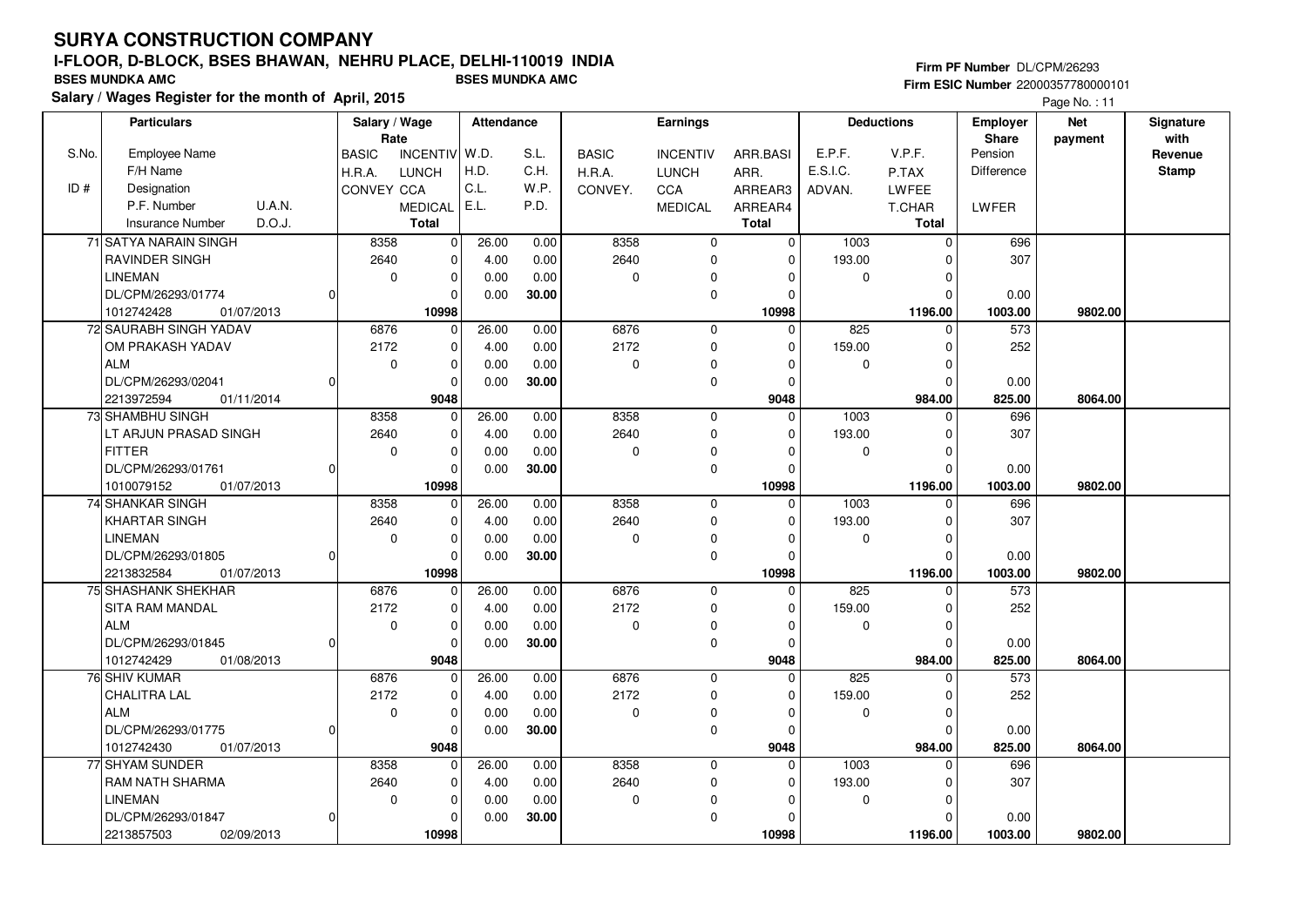#### **Firm PF Number** DL/CPM/26293 **Firm ESIC Number** 22000357780000101

|       | <b>Particulars</b>                |          | Salary / Wage<br>Rate |                 | Attendance |       |              | <b>Earnings</b> |              |                  | <b>Deductions</b> | <b>Employer</b><br>Share | <b>Net</b> | Signature<br>with |
|-------|-----------------------------------|----------|-----------------------|-----------------|------------|-------|--------------|-----------------|--------------|------------------|-------------------|--------------------------|------------|-------------------|
| S.No. | Employee Name                     |          | <b>BASIC</b>          | <b>INCENTIV</b> | W.D.       | S.L.  | <b>BASIC</b> | <b>INCENTIV</b> | ARR.BASI     | E.P.F.           | V.P.F.            | Pension                  | payment    | Revenue           |
|       | F/H Name                          |          | H.R.A.                | <b>LUNCH</b>    | H.D.       | C.H.  | H.R.A.       | <b>LUNCH</b>    | ARR.         | E.S.I.C.         | P.TAX             | Difference               |            | <b>Stamp</b>      |
| ID#   | Designation                       |          | <b>CONVEY CCA</b>     |                 | C.L.       | W.P.  | CONVEY.      | CCA             | ARREAR3      | ADVAN.           | LWFEE             |                          |            |                   |
|       | P.F. Number<br><b>U.A.N.</b>      |          |                       | <b>MEDICAL</b>  | E.L.       | P.D.  |              | <b>MEDICAL</b>  | ARREAR4      |                  | T.CHAR            | <b>LWFER</b>             |            |                   |
|       | D.O.J.<br><b>Insurance Number</b> |          |                       | <b>Total</b>    |            |       |              |                 | <b>Total</b> |                  | Total             |                          |            |                   |
|       | 78 SITARAM SINGH                  |          | 8358                  | 0               | 26.00      | 0.00  | 8358         | $\mathbf 0$     | $\mathbf 0$  | $\frac{1003}{x}$ | $\mathbf 0$       | 696                      |            |                   |
|       | <b>MISARI SINGH</b>               |          | 2640                  | $\mathbf 0$     | 4.00       | 0.00  | 2640         | $\mathbf 0$     | $\Omega$     | 193.00           | $\Omega$          | 307                      |            |                   |
|       | <b>LINEMAN</b>                    |          | $\mathbf 0$           | $\mathbf 0$     | 0.00       | 0.00  | 0            | $\Omega$        | 0            | $\mathbf 0$      | $\Omega$          |                          |            |                   |
|       | DL/CPM/26293/01842                |          |                       | $\mathbf 0$     | 0.00       | 30.00 |              | $\mathbf 0$     | 0            |                  | $\Omega$          | 0.00                     |            |                   |
|       | 2213840987<br>16/07/2013          |          |                       | 10998           |            |       |              |                 | 10998        |                  | 1196.00           | 1003.00                  | 9802.00    |                   |
|       | 79 SUBHASH KUMAR                  |          | 6876                  | $\mathbf 0$     | 26.00      | 0.00  | 6876         | $\mathbf 0$     | $\Omega$     | 825              | $\Omega$          | 573                      |            |                   |
|       | <b>MAHINDRA SAH</b>               |          | 2172                  | 0               | 4.00       | 0.00  | 2172         | $\mathbf 0$     | 0            | 159.00           | $\Omega$          | 252                      |            |                   |
|       | <b>ALM</b>                        |          | $\mathbf 0$           | 0               | 0.00       | 0.00  | 0            | $\Omega$        | $\Omega$     | 0                | $\Omega$          |                          |            |                   |
|       | DL/CPM/26293/01894                | $\Omega$ |                       | $\mathbf 0$     | 0.00       | 30.00 |              | $\mathbf 0$     | $\mathbf 0$  |                  | $\Omega$          | 0.00                     |            |                   |
|       | 2213958700<br>01/09/2014          |          |                       | 9048            |            |       |              |                 | 9048         |                  | 984.00            | 825.00                   | 8064.00    |                   |
|       | 80 SUDHIR                         |          | 6876                  | $\Omega$        | 26.00      | 0.00  | 6876         | $\mathsf 0$     | $\Omega$     | 825              | $\Omega$          | $\frac{1}{573}$          |            |                   |
|       | <b>MAHESH SINGH</b>               |          | 2172                  | $\mathbf 0$     | 4.00       | 0.00  | 2172         | $\mathbf 0$     | $\mathbf 0$  | 159.00           | $\Omega$          | 252                      |            |                   |
|       | <b>ALM</b>                        |          | 0                     | $\mathbf 0$     | 0.00       | 0.00  | 0            | $\mathbf 0$     | $\Omega$     | 0                | $\mathbf 0$       |                          |            |                   |
|       | DL/CPM/26293/01796                | U        |                       | $\Omega$        | 0.00       | 30.00 |              | $\mathbf 0$     | $\Omega$     |                  | $\Omega$          | 0.00                     |            |                   |
|       | 1113973792<br>01/07/2013          |          |                       | 9048            |            |       |              |                 | 9048         |                  | 984.00            | 825.00                   | 8064.00    |                   |
|       | 81 SURESH KUMAR                   |          | 9109                  | $\mathbf 0$     | 26.00      | 0.00  | 9109         | $\mathbf 0$     | $\Omega$     | 1093             | $\Omega$          | 759                      |            |                   |
|       | <b>ROSHAN SINGH</b>               |          | 2877                  | $\mathbf 0$     | 4.00       | 0.00  | 2877         | $\mathbf 0$     | $\Omega$     | 210.00           | $\Omega$          | 334                      |            |                   |
|       | <b>SUPERVISOR</b>                 |          | $\mathbf 0$           | $\mathbf 0$     | 0.00       | 0.00  | 0            | $\mathbf 0$     | $\Omega$     | $\mathbf 0$      | $\Omega$          |                          |            |                   |
|       | DL/CPM/26293/01776                | $\Omega$ |                       | $\mathbf 0$     | 0.00       | 30.00 |              | $\mathbf 0$     | $\Omega$     |                  | $\Omega$          | 0.00                     |            |                   |
|       | 1012742436<br>01/07/2013          |          |                       | 11986           |            |       |              |                 | 11986        |                  | 1303.00           | 1093.00                  | 10683.00   |                   |
|       | 82 SURESH KUMAR                   |          | 6876                  | $\mathbf 0$     | 26.00      | 0.00  | 6876         | $\mathbf 0$     | $\Omega$     | 825              | $\Omega$          | 573                      |            |                   |
|       | <b>MUNNE SINGH</b>                |          | 2172                  | $\mathbf 0$     | 4.00       | 0.00  | 2172         | $\mathbf 0$     | $\Omega$     | 159.00           | $\Omega$          | 252                      |            |                   |
|       | <b>ALM</b>                        |          | 0                     | 0               | 0.00       | 0.00  | 0            | 0               | $\Omega$     | 0                | $\Omega$          |                          |            |                   |
|       | DL/CPM/26293/01777                | $\Omega$ |                       | $\mathbf 0$     | 0.00       | 30.00 |              | $\mathbf 0$     | $\mathbf 0$  |                  | $\Omega$          | 0.00                     |            |                   |
|       | 1012742437<br>01/07/2013          |          |                       | 9048            |            |       |              |                 | 9048         |                  | 984.00            | 825.00                   | 8064.00    |                   |
|       | 83 SUSHIL KANT JHA                |          | 6876                  | $\mathbf 0$     | 26.00      | 0.00  | 6876         | $\mathbf 0$     | $\Omega$     | 825              | $\Omega$          | 573                      |            |                   |
|       | <b>TIIKESHWAR</b>                 |          | 2172                  | $\mathbf 0$     | 4.00       | 0.00  | 2172         | $\mathbf 0$     | $\Omega$     | 159.00           | $\Omega$          | 252                      |            |                   |
|       | <b>ALM</b>                        |          | $\mathbf 0$           | $\mathbf 0$     | 0.00       | 0.00  | 0            | 0               | 0            | 0                | $\Omega$          |                          |            |                   |
|       | DL/CPM/26293/01823                | $\Omega$ |                       | 0               | 0.00       | 30.00 |              | $\mathbf 0$     | 0            |                  | $\Omega$          | 0.00                     |            |                   |
|       | 2212742439<br>01/09/2014          |          |                       | 9048            |            |       |              |                 | 9048         |                  | 984.00            | 825.00                   | 8064.00    |                   |
|       | 84 UDAY KUMAR SINGH               |          | 8358                  | $\Omega$        | 26.00      | 0.00  | 8358         | $\mathbf 0$     | $\Omega$     | 1003             | $\Omega$          | 696                      |            |                   |
|       | <b>VINAY SINGH</b>                |          | 2640                  | 0               | 4.00       | 0.00  | 2640         | 0               | 0            | 193.00           | $\Omega$          | 307                      |            |                   |
|       | <b>LINEMAN</b>                    |          | 0                     | 0               | 0.00       | 0.00  | 0            | $\Omega$        | $\Omega$     | 0                | $\Omega$          |                          |            |                   |
|       | DL/CPM/26293/01781                | 0        |                       | $\Omega$        | 0.00       | 30.00 |              | $\mathbf 0$     | $\Omega$     |                  | $\Omega$          | 0.00                     |            |                   |
|       | 1012925394<br>01/07/2013          |          |                       | 10998           |            |       |              |                 | 10998        |                  | 1196.00           | 1003.00                  | 9802.00    |                   |